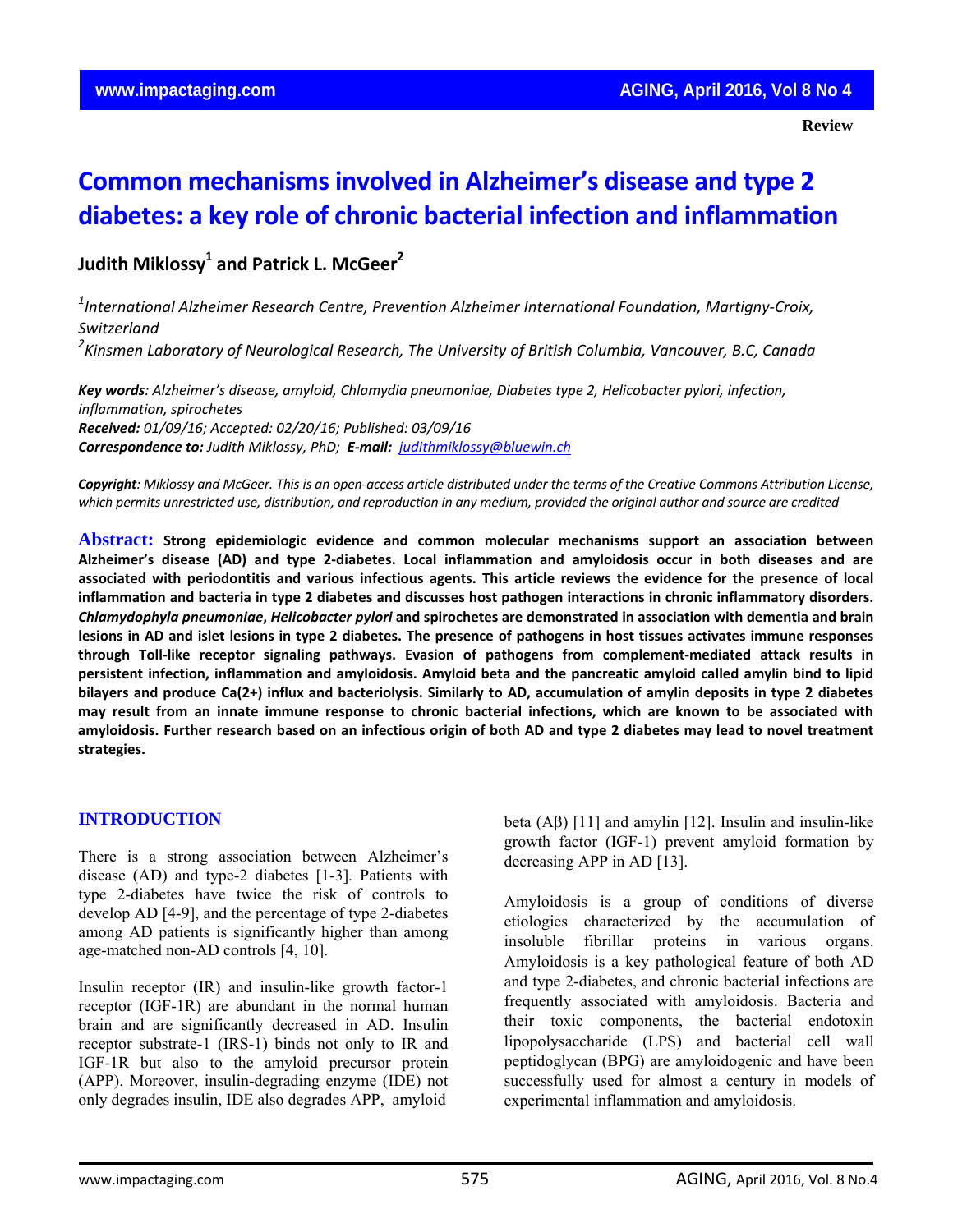Because of the pioneering work of Warren and Marshall [14] infection with *Helicobacter pylori* (*H. pylori*) is accepted as a cause of gastro-duodenal ulcers. Recent observations show that infectious agents are factors in various chronic inflammatory disorders, including atherosclerosis, cardiovascular and cerebrovascular disorders [15-23], chronic lung diseases, [24-26], inflammatory bowel diseases, diabetes [27] and neuropsychiatric disorders, including AD [28, 29]. Polymorphisms in inflammatory genes are also implicated as risk factors in these age-related chronic disorders [30-32].

Increasing evidence supports an association between periodontal and systemic disorders [33, 34]. Periodontal pathogens are predominantly Gram-negative bacteria, and include *Porphyromonas gingivalis*, various oral

Treponema (T) spirochetes *e.g. T. denticola, T. pectinovorum, T. amylovorum, T. maltophilum, T. medium and T. socranskii*, as well as various herpes viruses [21, 35-38]. Periodontitis is a risk factor for several chronic inflammatory disorders including atherosclerosis, stroke, diabetes and AD [33]. Aβ binds and disrupts lipid bilayers of bacterial membranes causing  $Ca(2+)$  influx and bacteriolysis [39]. Islet amyloid amylin is also able to form ion channels on lipid bilayers, causing  $Ca(2+)$  influx and cell destruction [40] and recent observations demonstrate antimicrobial activity of amylin [41, 42]. Thus, both  $\text{A}\beta$  and amylin accumulation are a response of the innate immune system to invading pathogens. This review considers recent information related to the role of local inflammation and involvement of pathogens in type 2 diabetes and AD.



complement pathway and by specific anti-bacterial antibodies provided by the adaptive immune system. **Figure 1. LTR signaling in host defenses against pathogens.** Conserved components unique to microorganisms, like bacterial lipopolysaccharide (LPS), bacterial peptidoglycan (PGN) and bacterial lipoproteins (BLP), are called pathogen-associated molecular patterns (PAMPs). PAMPs are sensed by pattern recognition receptors (PRRs), which include CD14 and various Toll‐like receptors (TLRs). LPS is recognized following its binding to lipoprotein binding protein (LBP). CD14, is part of the LPS receptor complex, and together with the functionally linked TLR2 and TLR4, and the associated molecule MD‐2 (lymphocyte antigen 96) are expressed in the endocrine cells of human pancreatic islets. PRRs and TLRs signaling pathways play a major role in maintaining pathogen‐free host tissues. When TLRs are activated by PAMPs, through NFKB signaling the innate and adaptive immune systems are activated. Invading bacteria are killed by the terminal attack complex (MAC) of the classical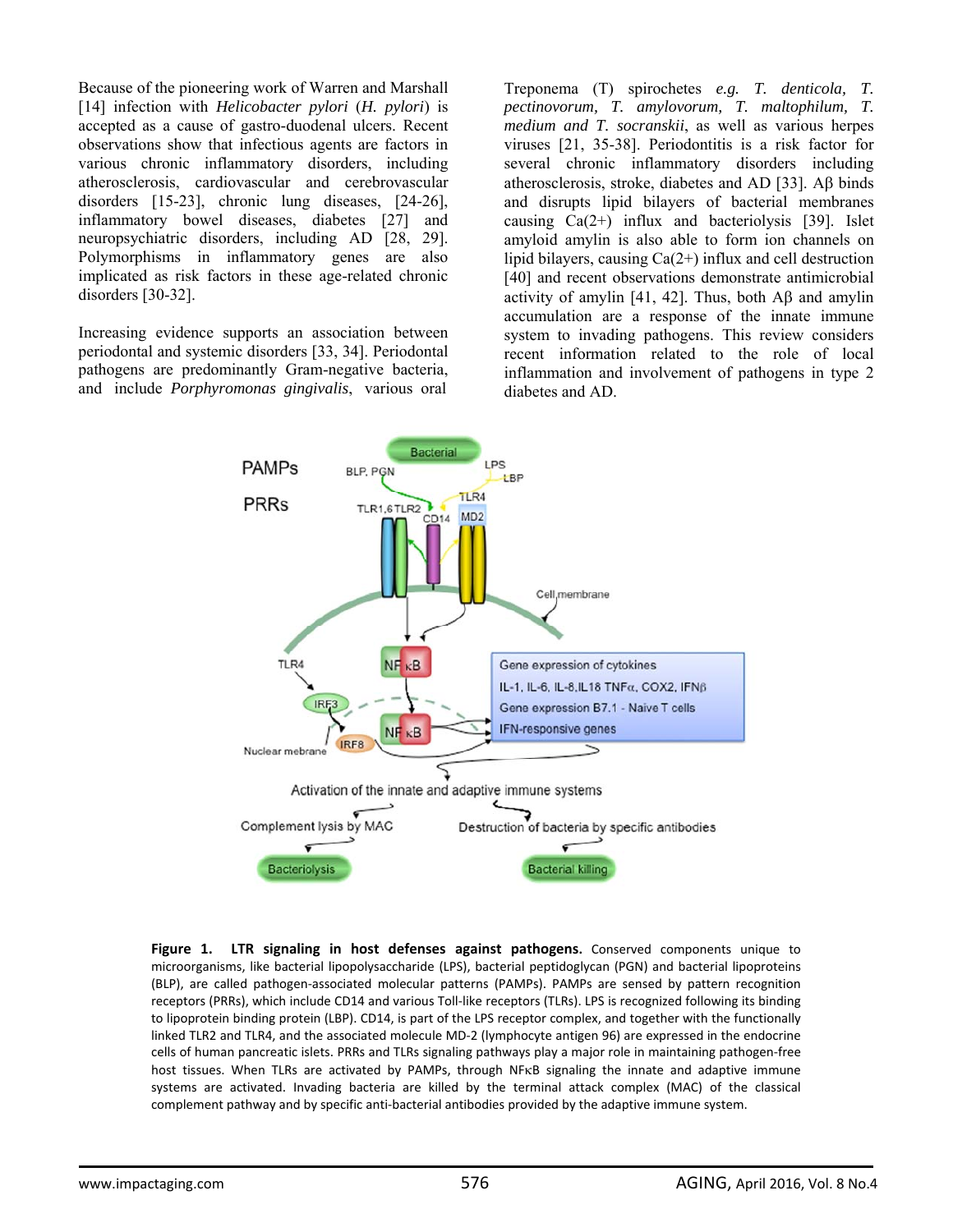AD is characterized by a slowly progressive dementia and brain atrophy predominantly localized to the cerebral cortex and hippocampus. Senile plaques, and neurofibrillary tangles accumulate in parallel with disease progression. Senile plaques and tangles, argyrophilic filamentous structures, named curly fibers, neuropil threads or dystrophic neurites accumulate in abundance in the cerebral cortex [43, 44]. These slender curly structures are independent filaments, which do not form continuous networks. Their main length as determined by morphometric analysis is about 22 μm [44]. Amyloid deposits in AD mainly consist of Aβ, which include peptides of 40, 42 and 43 amino acid length, deriving from the larger 120 kDa APP by β- and γ-secretase cleavages [46-50]. APP is implicated in cellcell interactions, in regulation of immune system responses, and in T-cell differentiation [51-53]. Neurofibrillary tangles contain paired helical filaments composed mainly of the microtubule-associated protein tau, which is in a hyperphosphorylated state. The role of inflammation as a factor in the pathogenesis of AD is well established [32, 54-57]. McGeer, Rogers and Griffin documented first the importance of local inflammation and IL-1 signaling in AD [55, 58, 59]. Historic and recent observations indicate that pathogens are able to initiate and sustain chronic infection and inflammation and to reproduce the pathological and biological hallmarks of AD [29]. An analysis of the available historic and recent data following Koch's and Hill's criteria favors a causal relationship between spirochetal infection and AD [28]. Co-infection with several spirochetes also occurs in AD [28, 29, 60]. *Chlamydophyla (Chlamydia) pneumoniae* (*C. pneumoniae*), *Porphyromonas gingivalis, H. Pylori* and Herpes simplex virus type 1 (HSV-1) are other microorganisms, which are demonstrated in AD [61- 64].

# **Type 2 diabetes**

Type 2 diabetes is a major health problem worldwide, and the number of AD cases is predicted to double during the next decades [65]. In order to solve this urgent problem, prompt action is recommended for both diseases [28, 66]. Type 2-diabetes, previously termed non-insulin dependent diabetes mellitus (NIDDM) or adult-onset diabetes, is characterized by progressive destruction of islet β-cells, resulting in decreased insulin production and decreased action of insulin on peripheral tissues. Type 2 diabetes is the most common form of diabetes, comprising 90-95% of all diabetic cases [67]. Local amyloid deposits are present in more than 95% of type 2 diabetic patients [68] and are mainly composed of amylin [69-71]. This islet amyloid polypeptide of 37 amino acids is derived by proteolytic cleavage of the

89-amino acid islet amyloid precursor protein or proamylin [69, 70, 72]. Amylin is related to the calcitonin/calcitonin gene-related peptide family [73]. Along with insulin, amylin is produced by β-cells in the Langerhans islets of the pancreas. The extent of amyloid deposition correlates with the clinical severity of diabetes, with the impairment in insulin secretion and glucose metabolism, and with the severity of beta-cell loss [69, 70, 74]. The cause of type 2 diabetes and the pathophysiological processes involved in amyloid formation are not well understood.

Aβ and insulin share a common sequence recognition motif [75], and Aβ is a direct competitive inhibitor of insulin binding and action, which reduces insulin receptor autophosphorylation [75]. Aβ and insulin are both substrates for the same insulin degrading enzyme (IDE). High-affinity interaction between Aβ and proamylin result in cross-suppression of cytotoxic selfassembly of both peptides, further suggesting a molecular association between AD and type 2 diabetes [76]. Beta-amyloid oligomers induce phosphorylation of tau and inactivation of insulin receptor substrate via c-Jun N-terminal kinase signaling [77]. It is noteworthy that insulin dysfunction can lead to tau phosphorylation *in vivo* [78].

# **A**β **and tau in the pancreas in type 2 diabetes**

Tau mRNA and protein expression are observed in normal and tumoral pancreatic and β-cell-derived cell lines [79-82]. Six predominant tau isoforms are identified by immunoblotting, which form tau deposits detectable by immunofluorescence and sarkosylinsoluble pellets [83]. The expression of APP and tau mRNAs by RT-PCR in normal and type 2 diabetes pancreas and in insulinoma beta cells (INS), as well as the detection of APP and tau immunoreactive bands by Western blot, indicates that APP and tau are present in the pancreatic tissue and in islet beta cells [82]. Slight upregulation of tau expression is also defined at the gene level in pancreatic islets in type 2 diabetic patients compared to normal age matched controls [84].

Aggregated Aβ, hyperphosphorylated tau, ubiquitin, apolipoprotein E, apolipoprotein(a), IB1/JIP-1 and JNK1 are immuno-expressed in the affected Langerhans islets in patients with type 2 diabetes [82, 85, 86] and Aβ is colocalized with amylin [82]. The secondary structure of islet amyloid deposits as analyzed *in situ* by Synchrotron InfraRed MicroSpectroscopy (SIMRS) reveals a protein (Amide I) absorbance maximum near  $1630 \text{ cm}^{-1}$ , which is representative of beta-sheet protein structure and identical with the *in situ* infrared microspectra of amyloid deposits of senile plaques [82, 87, 88].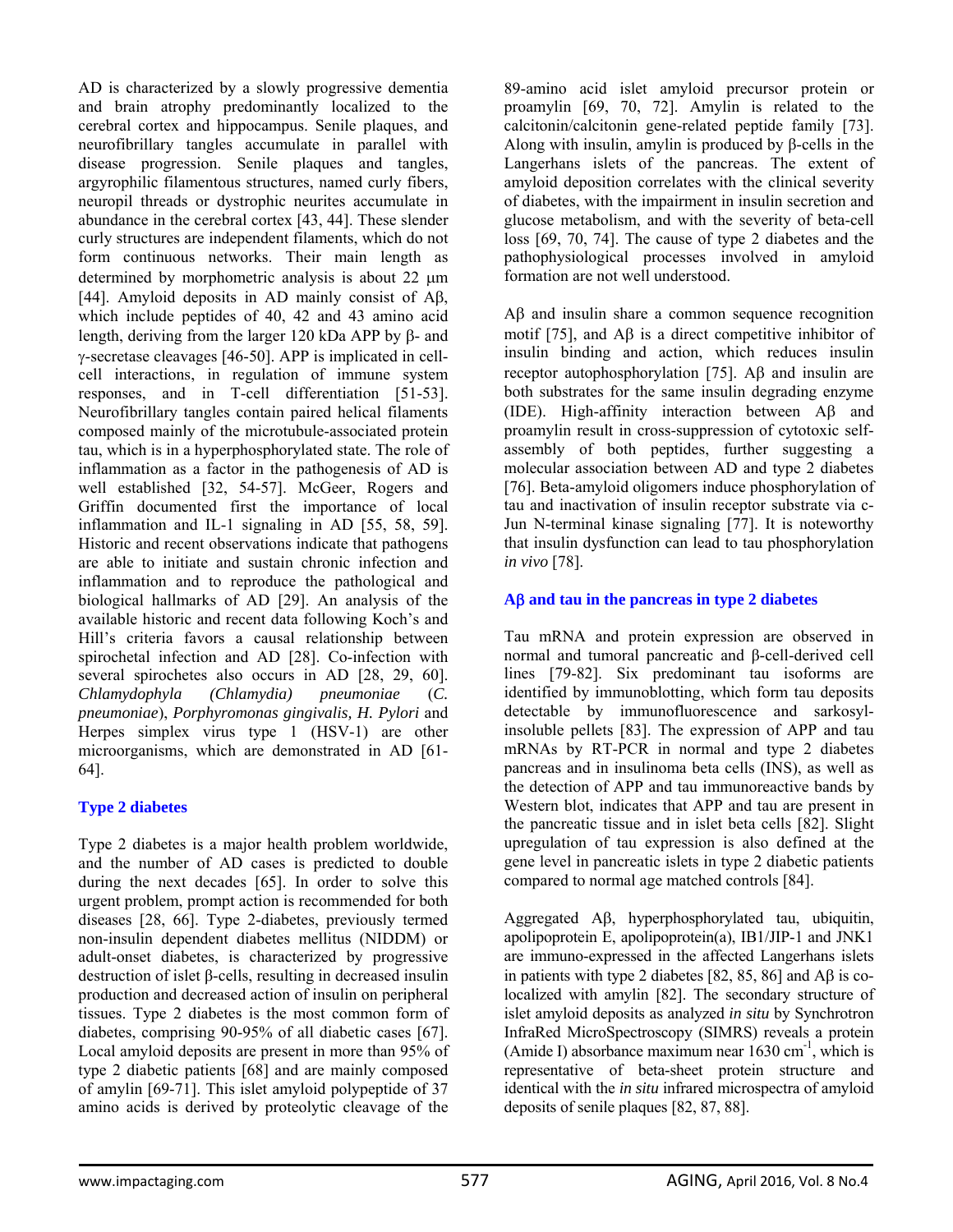In transgenic mice carrying the carboxyl-terminus of the beta APP gene, Aβ is demonstrated not only in the brain, but also in the kidney and pancreas [89-91]. Formation of Aβ plaques is also observed in the pancreas in transgenic NORBA mice overexpressing human APP [92]. Remarkably, accumulation of Aβ and hyperphosphorylated tau also occur in brains of rat models of spontaneous diabetes, particularly of type 2 diabetes [93]. All these results indicate that Aβ formation and tau phosphorylation are also features of type 2 diabetes.

It is noteworthy that islet amyloid amylin is also observed in other organs than the pancreas, including the gut and kidney. Seventy-two of 149 patients with diabetic nephropathy showed amylin deposition in the kidney [94]. Amylin deposition in human brain and high affinity amylin binding sites in rat brains were also documented [95, 96].

#### **Local inflammation in type 2 diabetes**

Systemic, rather than pancreatic inflammation, has been associated with type 2 diabetes since 1997 [97, 98]. Circulating markers of inflammation, acute-phase reactants and interleukin (IL)-6, the major cytokine mediator of acute-phase responses, are strong predictors of the development of type 2 diabetes [99-102]. Recent prospective studies have strengthened the association between type 2 diabetes and markers of systemic inflammation [103-110].

Only recently have studies focused on the possibility that, similarly to AD, local inflammatory processes might play an important role in type 2 diabetes. On haematoxylin and eosin-stained sections, discrete or moderate lymphocytic infiltrates were present in 2 of 8 diabetic cases analysed. Despite the apparent lack of lymphocytic infiltration in the remaining 6 diabetic cases,



**Figure 2. Evasion of bacteria from destruction by the host immune systems.** Bacteria by suppressing, subverting or escaping host defenses will survive, proliferate and cause persistent chronic infection, sustained inflammation and slowly progressive host cell destruction.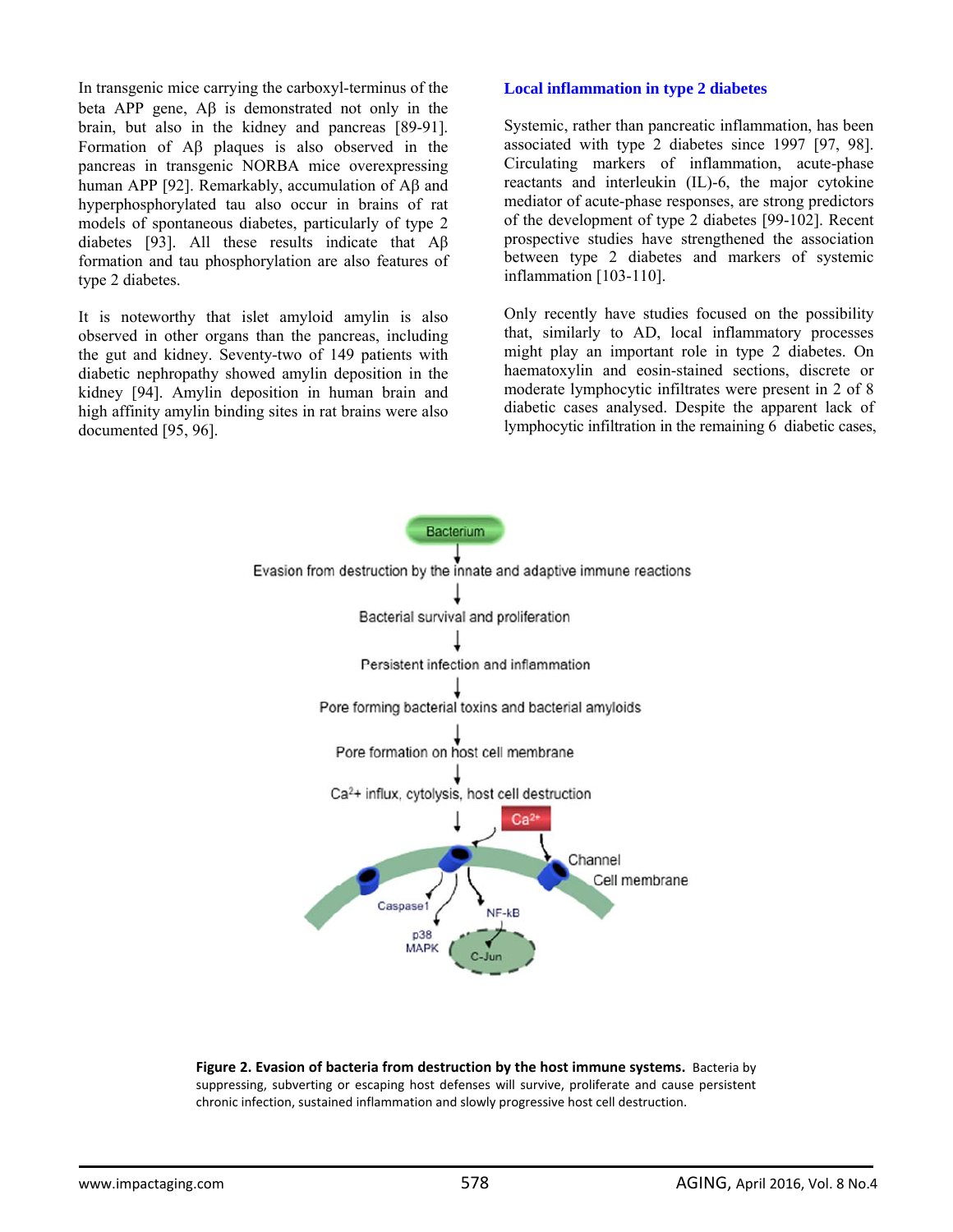use of more sensitive markers revealed significant numbers of CD4 and CD 8 positive T lymphocytes in affected Langerhans islets [27]. Clumps of HLA-DR positive reactive macrophages accumulate around the islet amyloid deposits. Inflammatory cells expressing complement 3 receptor are also present in association with islet amyloid deposits and in the wall of some affected blood vessels [27]. This finding, together with abundant immunoreactivity to complement proteins C3d, C4d and C5b9 in association with islet lesions, indicates that the classical complement pathway is strongly activated in type 2 diabetes [27]. Recent observations demonstrate that both Aβ and amylin activate complement pathways [76]. These results show that, as in AD, local immune responses play an important role in the pathogenesis of type 2 diabetes [27]. In support of the importance of local inflammation in type 2 diabetes, an elevated number of immune cells are detected in the pancreatic islets in conjunction with increased levels of cytokines, chemokines, and IL-1 [111-114]. Animal models of type 2 diabetes investigated also display islet immune cell infiltration [114, 115].

# **Pathogens and type 2 diabetes**

The onset of diabetes often occurs during or after an acute infection. Infections that lead to pancreatitis may produce diabetes [116]. Circulating LPS is higher in diabetic subjects compared to non-diabetics [117-119]. The association of diabetes with tuberculosis, syphilis and leprosy is well known [89, 90, 120-127]. It is noteworthy that various bacterial and viral infections, including *H. pylori,* enteroviruses, rubella, mumps, rotavirus, parvovirus and cytomegalovirus (CMV) have been proposed as potential etiological factors in type 1 diabetes [128-130].

An increased prevalence of *C. pneumoniae* IgA was observed in type 2 diabetes [131] and *C. pneumoniae* reinfection accelerated the development of insulin resistance and diabetes in obese C57BL/6 mice [132]. KKAy diabetic mice showed a significant increase in blood glucose, serum tumor necrosis factor-alpha (TNF $\alpha$ ) and IL-6 levels after inoculation with the periodontal pathogen *Porphyromonas gingivalis* [133]. A high prevalence of *H. pylori* infection is observed in type 2 diabetes by many authors [134-145], with some exceptions [146-148]. A significantly higher percentage of positive fluorescent treponemal antibody reaction is observed among diabetic patients compared with nondiabetics [78, 149]. Diabetes mellitus is more prevalent among Borrelia-infected patients [150].

Periodontal disorders are risk factors for type 2 diabetes [151-157] and are highly prevalent, affecting up to 90% of the worldwide population [153]. Both type 1 and type 2 diabetic patients show a three- to four-fold increased risk of periodontitis [158-161]. Type 2 diabetic patients have significantly more severe periodontitis, a higher plaque index and a higher prevalence and magnitude of root surface caries than non-diabetic subjects. Periodontitis is predominantly caused by Gram-negative anaerobic bacteria [151-154] and several spirochetes are also demonstrated to be periodontal pathogens. Checkerboard DNA-DNA hybridization showed that significantly more diabetic subjects have higher levels of *T. denticola* compared to controls [162]. Treatment of periodontal infections improves glycemic control in diabetic patients [151-154, 163].

The association of periodontitis and diabetes suggests that microorganisms are pathogenic in type 2 diabetes [27, 152-154]. The presence of various bacteria associated with islet lesions in patients with type 2 diabetes is demonstrated pathologically [27]. Anti-core-LPS J5, anti-Lipid A and anti-BPG antibodies reveal positive LPS and BPG immune-reactions in association with islet amyloid deposits in the pancreas of 8 patients with clinically and pathologically confirmed type 2 diabetes [27]. On doubly immune-stained sections, LPS and BPG were immuno-co-localized with amylin, and LPS-positive and BPG-positive helically shaped, round, and fusiform bacteria are observed in the affected islets. Intracellularly located immune-reactive *C. pneumoniae*  was observed in the affected Langerhans islets in 5 of 6 diabetic cases tested, and extracellularly located, slightly coiled *H. pylori* bacteria are demonstrated in 3 of these same diabetic patients. Spirochetes are also observed in the affected islets, explaining the high frequency of fluorescent Treponemal antibodies found in diabetes [27]. These bacterial structures are immunoreactive for C5b-9, the complement membrane attack complex (MAC) intended to lyse bacteria. As MAC assembles on cell membranes *in vivo,* the possibility is eliminated that C5b-9 immuno-reactive bacterial structures may correspond to post mortem bacterial growth. Moderate LPS and BPG immuno-reactivity was also observed in the pancreas of three controls in association with mild islet amyloid deposition, corresponding to pre-clinical stages of type 2 diabetes in these cases. The remaining 9 controls were negative [27].

In agreement with epidemiological studies, the presence of bacteria, including *C. pneumoniae, H. pylori* and various types spirochetes in pancreatic islets supports a pathogenic role of bacterial infection in type 2 diabetes. Simultaneous occurrence of various types of bacteria in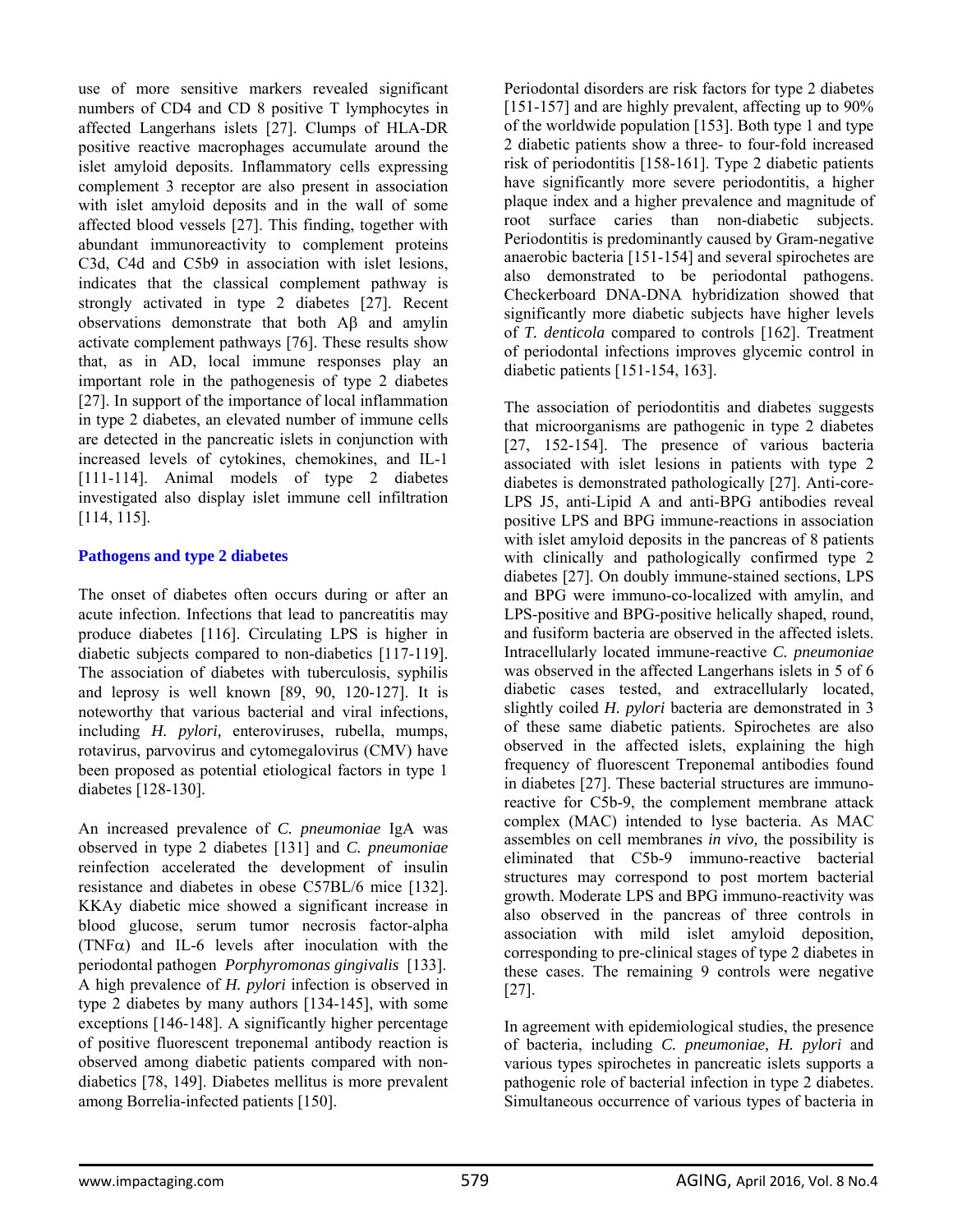the pancreatic islets of the same diabetic patient suggests that concurrent infection by several pathogens occurs in type 2 diabetes, as observed in atherosclerosis [21, 22] and AD [28, 29, 60-62, 64]. *C. pneumoniae* [15, 16], *H. pylori* [17, 18], several periodontal pathogens, including invasive oral spirochetes [19, 20] and herpes viruses, have also been demonstrated in human atherosclerotic lesions. Some microorganisms were shown to enhance atherosclerosis in experimental animals [20, 21].

Improvement of glycaemic control was observed after eradication of *H. pylori* infection in diabetic patients, suggesting that early antibiotic and anti-inflammatory treatment may be an effective way to prevent or slow down the disease process [164].

#### **Host pathogen interaction through toll-like receptors**

Whole bacteria and specific microbial components (LPS, BPG) are demonstrated in islet lesions in type 2 diabetes [27, 118, 165]. Such conserved microbial motifs (LPS, BPG, various bacterial lipoproteins, bacterial DNA etc.) are called pathogen-associated molecular patterns (PAMPs). PAMPs are sensed by pattern recognition receptors (PRRs) [166], which trigger an immediate response against invading pathogens. The major forms of PRRs are Toll-like receptors (TLRs) and some nucleotide-binding oligomerization domain (NOD) receptors called Nodlike receptors (NLRs) [167]. Once TLRs and NLRs are activated by PAMPs through signaling pathways, they induce innate and adaptive immune responses [167, 168]. Thus signaling by TLRs and NLRs is a key component of immune responses to microbial infection [169].

CD14, which is part of the LPS receptor complex, together with the functionally linked TLR2 and TLR4, and the associated molecule MD-2, are all expressed in the endocrine cells of human pancreatic islets. SV40 transformed islet cells (HP62) synthesize and secrete CD14 in response to LPS in a time- and dose-dependent manner. *In vitro* experiments using rat islets, which also express CD14, as well as HP62 cells, showed that LPS influences glucose-dependent insulin secretion and induces formation of inflammatory cytokines such as IL-1 $\alpha$ , IL-6 and TNF $\alpha$  [170]. LPS also induces increased APP and tau levels in neuronal and nonneuronal cells *in vitro* [82].

TLRs are involved in a variety of diseases including atherosclerosis, type 2 diabetes, liver disease, inflammatory bowel diseases and AD [165]. NLRs together with TLRs induce IL-1β and IL-18, which are important mediators in most inflammatory disorders [168]. Expression of various PAMPs and PRRs, including CD14 and TLRs, together with local immune responses in association with the lesions in both AD and type 2 diabetes, indicates that microorganisms and PAMPs induce and sustain chronic infection and inflammation in these chronic amyloidogenic disorders. The role of bacteria as sources of PAMPs via TLR2 and TLR4 stimulation, in atherosclerosis, type 2 diabetes, AD suggests a common pathogenic process in these diseases.

Antimicrobial peptides (AMPs) are another important group of molecules of the innate immune system, which combat invading microorganisms. Recent observations reveal that Aβ, the most important biological marker of AD, is an innate immune molecule, and shares properties with AMPs [39]. Soluble Aβ 1-42 oligomers form channels on lipid cell membranes and cause  $Ca(2+)$  influx and cell destruction [171]. AB at high doses exerts antimicrobial activity *in vivo* against eight common and clinically relevant microorganisms of the 12 tested. Antimicrobial activity of brain homogenates was attenuated by immune-depletion of Aβ [38]. CT105 peptide, a C terminal fragment of APP also forms ion channels or pores [172] and the microtubule binding sites of tau have been shown to harbor somewhat similar properties [173].

The level of human serum amyloid A (SAA), an acute phase protein, which rises during infection, also forms channels on lipid bilayer membranes with resulting  $Ca(2+)$  influx. Expression of a recombinant acute phase isoform variant of human SAA 1.1 (SAAp) induces bacteriolysis, suggesting an important role in host defenses [174]. It is noteworthy that amylin also forms ion channels on lipid bilayers with consequent  $Ca(2+)$ influx and cell lysis [40, 175]. Recent observations show that amylin is an antimicrobial peptide, which can augment host defenses against on-going infection, as also observed for Aβ [39] and SAA.

Permeabilization of lipid bilayers is a common conformation-dependent activity of soluble amyloid oligomers in various neurodegenerative disorders [176]. Blockade of an amyloid peptide channel by zinc, and inhibition by Congo red, has been recently reported [177].

It has been hypothesized that amyloid pores may in fact be beta-sheet barrels similar to pore forming bacterial toxins [178]. Pore-forming toxins are the most common class of bacterial protein toxins and are often important virulence factors. These toxins are typically oligomers of soluble, monomeric proteins or peptides, which form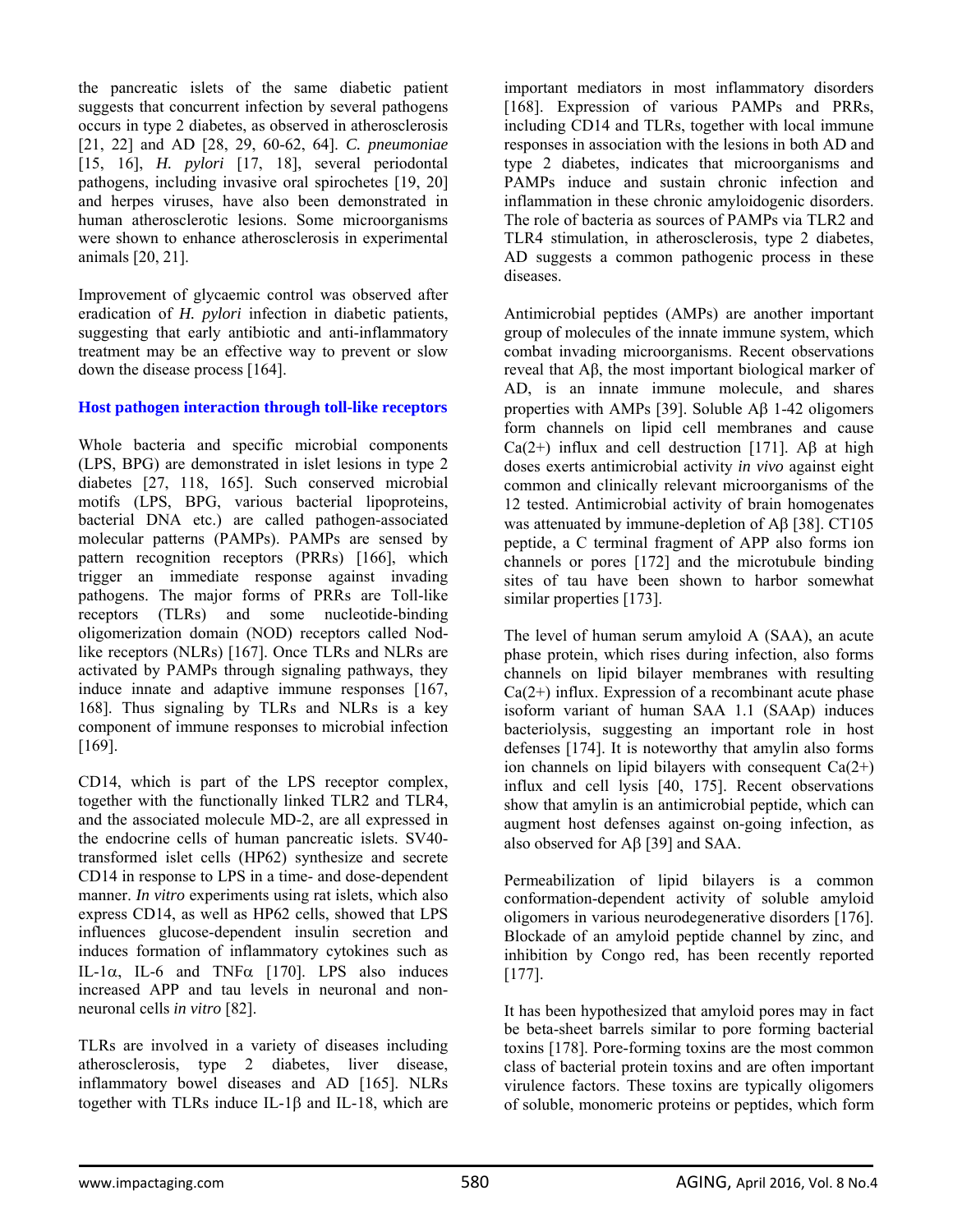transmembrane channels. Channel formation in the membrane of targeted cells triggering cellular ion imbalance is a frequent form of bacterial attack [179, 180]. These pore-forming bacterial toxins generate calcium-dependent and lipid-mediated signaling on host cell surfaces, leading to a variety of events such as tyrosine phosphorylation [181], actin rearrangement [182], NF-κB activation [183] and regulation of gene expression through histone modification [184].

It is noteworthy that amyloid proteins constitute a previously overlooked integral part of the cellular envelope of many bacteria [185-189]. Amyloid fibril formation not only results in toxic aggregates, but also provides biologically functional molecules [186, 187, 190], which play a role in virulence, invasion and host cell destruction. Recent observations show that the amyloid oligomers associated with human diseases, perforin from cytotoxic T lymphocytes and poreforming bacterial toxins, share structural homology and the same mechanism of membrane permeabilization [191].

The amyloidogenic properties of perforin and the bacterial pore-forming toxin alpha-hemolysin were demonstrated spectroscopically and morphologically [191].

The observations on amyloidogenesis suggest that host cells and bacteria, during host-pathogen interactions, use similar molecular mechanisms to induce host cell lysis and bacteriolysis. Further studies will be required to determine whether host cell destruction predominates over bacteriolysis in chronic sustained infections and inflammations.

In addition, genetic predisposition of the host, the virulence and biology of the invading pathogens, and environmental factors, including nutrition and demographic conditions, are also key determinants of disease expression.

#### **Establishment of chronic infection, inflammation and progressive cell damage**

During infection, pathogens employ a broad range of strategies to overcome antigenic recognition, phagocytosis and complement lysis. Blockade of the complement cascade allows their survival even in immune competent hosts. If pathogens are not recognized by the immune system, and in the absence of cell-mediated immune responses, the microorganism can spread freely and accumulate in affected host tissues [192]. Under such conditions, microorganisms will establish chronic infection, inflammation and

progressive tissue damage. Host responses to bacterial infections are genetically controlled. Polymorphisms of proinflammatory cytokine genes are associated with susceptibility to infection [193]. TNF- $\alpha$  and Class II major histocompatibility genes are critical mediators of host defences against infection by influencing host immune responses to bacterial and viral infections. Polymorphisms in the gene encoding  $TNF-\alpha$  may determine a strong cell-mediated immune response or a weak or absent cellular response [193, 194]. Human leukocyte antigen (HLA) also controls cell-mediated responses [195]. HLA-DR isotypes are associated with a protective response, whereas HLA-DQ isotypes have a more limited cellular response but with a higher number of microorganisms. Accordingly, a polarity in host reactions can be observed in various infections. In tuberculoid or paucibacillary leprosy, inflammatory cell infiltration is strong and the number of microorganisms is low. However in lepromatous or bacillary leprosy, the poor or absent inflammatory cell infiltrates are accompanied by a high number of *Mycobacterium leprae* bacilli. A similar polarity in host reactions also occurs in neurosyphilis. Strong cell-mediated immune responses and a low number of spirochetes characterize the infiltrative form of general paresis. In the atrophic form of general paresis, the lymphoplasmocytic infiltrates are poor or absent, but the number of spirochetes is high [196-199].

If infectious agents are involved in diabetes, one may expect that such polarities in host reactions might also be present. According to this view, type 1 diabetes is characterized by strong cell mediated immune response with a low number of microorganisms and type 2 diabetes is characterized by poor or absent lymphoplasmocytic infiltrates with high number of microorganisms. Further studies are needed to support this suggestion.

# **DISCUSSION**

Common cellular and molecular mechanisms are implicated in the pathogenesis of AD and type 2 diabetes. In addition to amylin, Aβ and hyperphosphorylated tau accumulations are also features of islet lesions in type 2 diabetes. Ubiquitin, Apo-E, Apo(a), IB1/JIP-1 and JNK-1 are all associated with brain lesions in AD and islet lesions in type 2 diabetes. As in AD, both cellular and humoral components of local immune responses are involved in the pathogenesis of type 2 diabetes, as indicated by the presence of PAMPs and PRRs in the affected Langerhans islets. The classical complement pathway is activated in both AD and type 2 diabetes. Using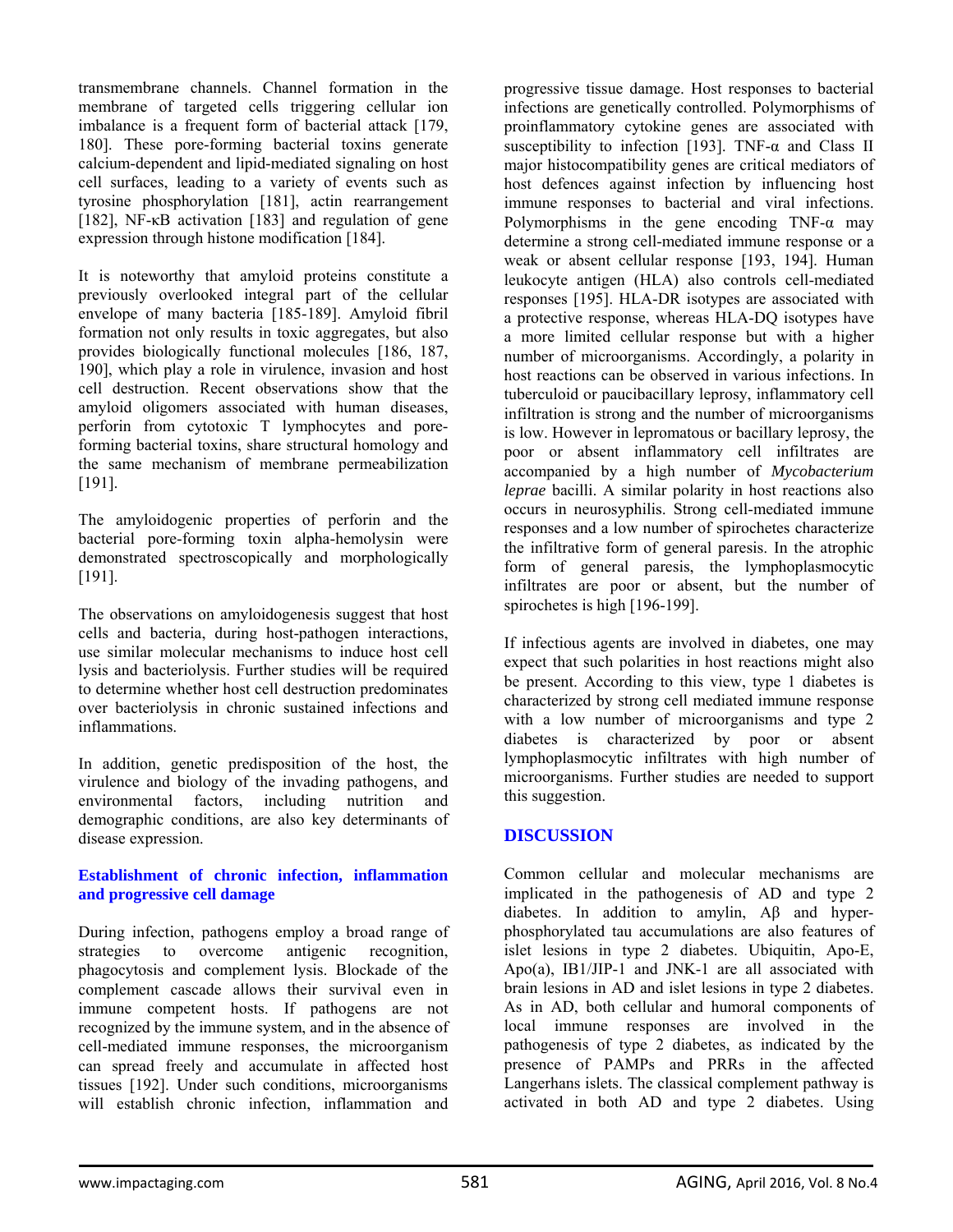sensitive immuno-markers of B and T lymphocytes, increased numbers of CD4, and particularly of CD 8 positive T cells, are demonstrated in both AD and type 2 diabetes, indicating a minimal involvement of the adaptive immune system.

Epidemiological and pathological evidence demonstrate the prevalence of pathogens in several chronic inflammatory diseases, including atherosclerosis, AD and type 2 diabetes. An increased prevalence of *C. pneumoniae* IgA, *H. pylori* infection, and a significantly higher percentage of positive fluorescent treponemal antibody levels are observed among diabetic patients compared to controls, indicating the involvement of spirochetes in diabetes. These observations indicate that various types of spirochetes are also involved in diabetes. As AD, atherosclerosis and diabetes are all associated with periodontal disorders, to consider periodontal pathogens, including *Porphyromonas gingivalis* and various periodontal pathogen spirochetes and various intestinal bacteria, including intestinal spirochetes, in the etiology of these chronic inflammatory disorders is important. *Borrelia burgdorferi* and other Borrelias might also be candidate spirochetes in some cases with type 2 diabetes. The observation of several of these bacteria in association with islet lesions suggests that chronic bacterial infection could be directly involved in the pathogenesis of type 2 diabetes. Similarly to periodontitis, simultaneous infection with multiple pathogens also occurs in type 2 diabetes. Invading pathogens, and their persisting toxic PAMPs sensed by PRRs through TLRs signaling, induce innate and adaptive immune responses. In the affected pancreas, pathogenic bacteria and their toxic components can be observed, along with a host immunological reaction, which is characteristic of a localized inflammatory process associated with the sites of tissue damage, similar to the inflammatory process observed in AD [58, 59, 200, 201].

# **Conclusion**

Increasing evidence supports the hypothesis that bacteria or their slowly degradable remnants, may initiate a cascade of events leading to persistent chronic infection, β-cell loss and amyloid deposition in type 2 diabetes. Increased Aβ and amylin accumulation, and the resulting AD and islet pathology, may be mediated by a response of the innate immune system to infection. An infectious origin may give an explanation of the common pathogenic mechanisms and inflammatory gene polymorphisms involved in both AD and type 2 diabetes. This interpretation may have important implications for current and future treatment strategies, opening the

possibility of preventing infection, inflammation and amyloidosis in both AD and type 2 diabetes.

### **ACKNOWLEDGEMENTS**

We would like to thank all those who contributed in a direct or an indirect way in the realization of this review.

#### **Funding**

This work is supported by the Prevention Alzheimer International Foundation, Switzerland and the Pacific Alzheimer Research Foundation, British Columbia University, Vancouver, Canada.

#### **Conflict of interest statement**

The authors declare no conflict of interest.

# **REFERENCES**

**1.** Voisin T, Lugardon S, Balardy L, Vellas B. Vascular risk factors and Alzheimer's disease. Rev Med Interne. 2003; 24 Suppl 3:288s‐291s.

**2.** Ott A, Stolk RP, Hofman A, van Harskamp F, Grobbee DE, Breteler MM. Association of diabetes mellitus and dementia: the Rotterdam Study. Diabetologia. 1996; 39:1392‐1397.

**3.** Janson J, Laedtke T, Parisi JE, O'Brien P, Petersen RC, Butler PC. Increased risk of type 2 diabetes in Alzheimer disease. Diabetes 2004; 53:474‐481.

**4.** Ott A, Stolk RP, van Harskamp F, Pols HA, Hofman A, Breteler MM. Diabetes mellitus and the risk of dementia: The Rotterdam Study. Neurology 1999, 53:1937‐1942.

**5.** Leibson CL, Rocca WA, Hanson VA, Cha R, Kokmen E, O'Brien PC et al. The risk of dementia among persons with diabetes mellitus: a population‐based cohort study. Ann N Y Acad Sci 1997; 826:422‐427.

**6.** Grodstein F, Chen J, Wilson RS, Manson JE. Type 2 diabetes and cognitive function in community‐dwelling elderly women. Diabetes Care 2001; 24:1060‐1065.

**7.** Peila R, Rodriguez BL, Launer LJ. Type 2 diabetes, APOE gene, and the risk for dementia and related pathologies: The Honolulu‐ Asia Aging Study. Diabetes. 2002; 51:1256‐1262.

**8.** Arvanitakis Z, Wilson RS, Bienias JL, Evans DA, Bennett DA. Diabetes mellitus and risk of Alzheimer disease and decline in cognitive function. Arch Neurol. 2004; 61:661‐666.

**9.** Xu WL, Qiu CX, Wahlin A, Winblad B, Fratiglioni L. Diabetes mellitus and risk of dementia in the Kungsholmen project: a 6‐ year follow‐up study. Neurology. 2004; 63:1181‐1186.

**10.** Kuusisto J, Koivisto K, Mykkanen L, Helkala EL, Vanhanen M, Hanninen T. et al. Association between features of the insulin resistance syndrome and Alzheimer's disease independently of apolipoprotein E4 phenotype: cross sectional population based study. BMJ. 1997; 315:1045‐1049.

**11.** Farris W, Mansourian S, Chang Y, Lindsley L, Eckman EA, Frosch MP. et al. Insulin‐degrading enzyme regulates the levels of insulin, amyloid beta‐protein, and the beta‐amyloid precursor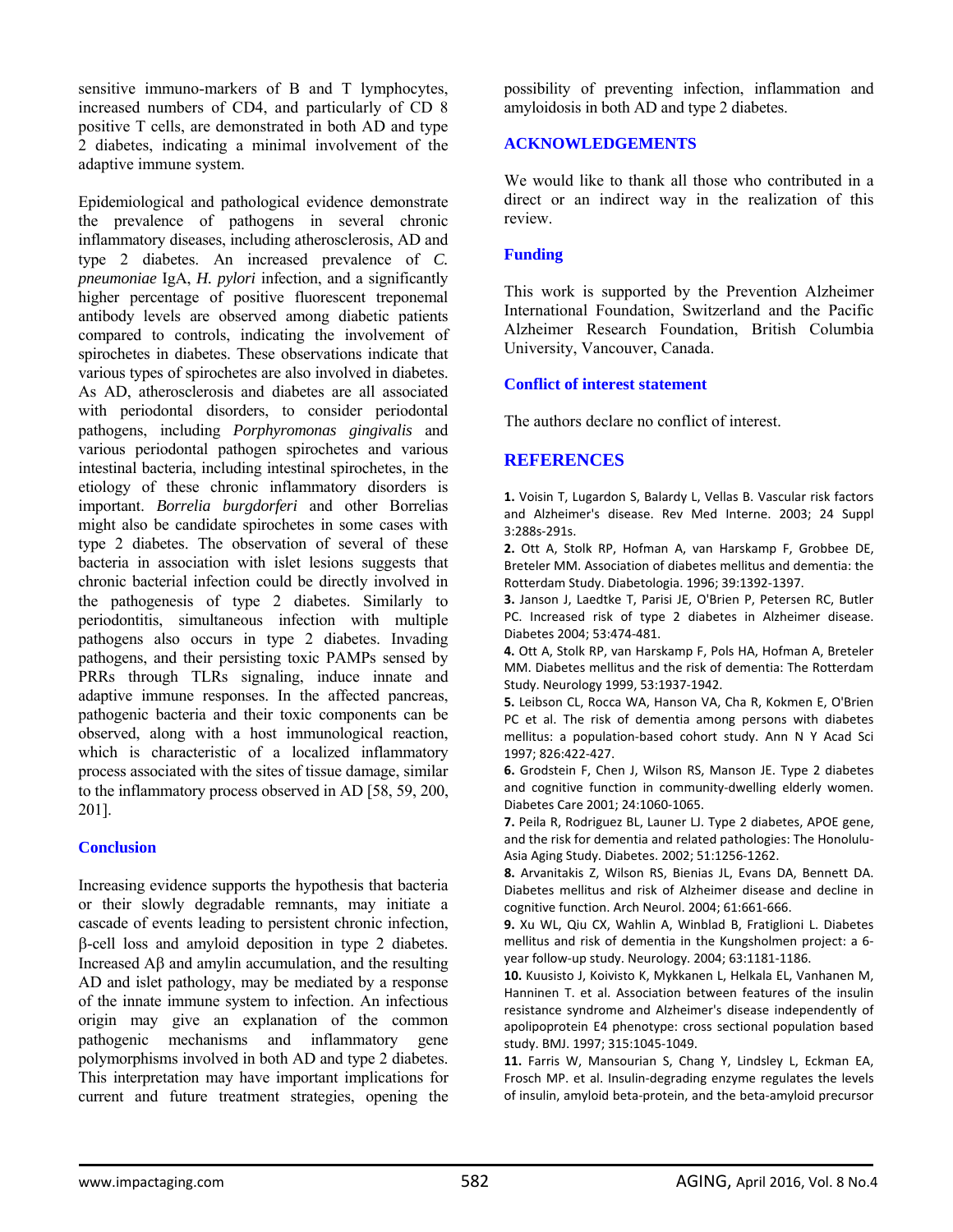protein intracellular domain in vivo. Proc Natl Acad Sci U S A. 2003: 100:4162‐4167.

**12.** Bennett RG, Duckworth WC, Hamel FG. Degradation of amylin by insulin‐degrading enzyme. J Biol Chem. 2000; 275:36621‐36625.

**13.** Bates KA, Verdile G, Li QX, Ames D, Hudson P, Masters CL. et al. Clearance mechanisms of Alzheimer's amyloid‐beta peptide: implications for therapeutic design and diagnostic tests. Mol Psychiatry. 2009;14:469‐486.

**14.** Marshall BJ, Warren JR. Unidentified curved bacilli in the stomach of patients with gastritis and peptic ulceration. Lancet. 1984; 1:1311‐1315.

**15.** Laitinen K, Laurila A, Pyhala L, Leinonen M, Saikku P.Chlamydia pneumoniae infection induces inflammatory changes in the aortas of rabbits. Infect Immun. 1997; 65:4832‐ 4835.

**16.** Saikku P. Epidemiology of Chlamydia pneumoniae in atherosclerosis. Am Heart J. 1999; 138:S500‐503.

**17.** Mendall MA, Goggin PM, Molineaux N, Levy J, Toosy T, Strachan D et al. Relation of Helicobacter pylori infection and coronary heart disease. Br Heart J. 1994; 71:437‐439.

**18.** Martin‐de‐Argila C, Boixeda D, Canton R, Gisbert JP, Fuertes A. High seroprevalence of Helicobacter pylori infection in coronary heart disease. Lancet. 1995; 346:310.

**19.** Renvert S, Pettersson T, Ohlsson O, Persson GR. Bacterial profile and burden of periodontal infection in subjects with a diagnosis of acute coronary syndrome. J Periodontol. 2006; 77:1110‐1119.

**20.** Zaremba M, Gorska R, Suwalski P, Kowalski J. Evaluation of the incidence of periodontitis‐associated bacteria in the atherosclerotic plaque of coronary blood vessels. J Periodontol. 2007; 78:322‐327.

**21.** Chiu B. Multiple infections in carotid atherosclerotic plaques. Am Heart J. 1999; 138:S534‐536.

**22.** Haraszthy VI, Zambon JJ, Trevisan M, Zeid M, Genco RJ. Identification of periodontal pathogens in atheromatous plaques. J Periodontol. 2000; 71:1554‐1560.

**23.** Rassu M, Cazzavillan S, Scagnelli M, Peron A, Bevilacqua PA, Facco M. et al. Demonstration of Chlamydia pneumoniae in atherosclerotic arteries from various vascular regions. Atherosclerosis. 2001; 158:73‐79.

**24.** Martin RJ. Infections and asthma. Clin Chest Med. 2006; 27:87‐98.

**25.** MacDowell AL, Bacharier LB. Infectious triggers of asthma. Immunol Allergy Clin North Am. 2005; 25:45‐66.

**26.** Micillo E, Bianco A, D'Auria D, Mazzarella G, Abbate GF. Respiratory infections and asthma. Allergy. 2000; 55 Suppl 61:42‐45.

**27.** Miklossy J, Martins R, Darbinian N, Khalili K, McGeer P. Type 2 diabetes: Local Inflammation and Direct Effect of Bacterial Toxic Components. Open Pathol J 2008, 2:86‐95.

**28.** Miklossy J: Alzheimer's disease ‐ a neurospirochetosis. Analysis of the evidence following Koch's and Hill's criteria. J Neuroinflammation 2011, 8(1):90.

**29.** Miklossy J: Emerging roles of pathogens in Alzheimer disease. Expert Rev Mol Med. 2011; 13:e30.

**30.** DeGraba TJ. Immunogenetic susceptibility of atherosclerotic stroke: implications on current and future treatment of vascular inflammation. Stroke. 2004; 35S:2712‐2719.

**31.** Kolb H, Mandrup‐Poulsen T. An immune origin of type 2 diabetes? Diabetologia 2005; 48:1038‐1050.

**32.** McGeer PL, McGeer EG. Polymorphisms in inflammatory genes and the risk of Alzheimer disease. Arch Neurol. 2001; 58:1790‐1792.

**33.** Kamer AR, Dasanayake AP, Craig RG, Glodzik‐Sobanska L, Bry M, de Leon MJ. Alzheimer's disease and peripheral infections: the possible contribution from periodontal infections, model and hypothesis. J Alzheimer's Dis. 2008; 13:437‐449.

**34.** Santacroce L, Carlaio RG, Bottalico L. Does it make sense that diabetes is reciprocally associated with periodontal disease? Endocr Metab Immune Disord Drug Targets. 2010; 10:57‐70.

**35.** Seppaa B, Ainamo J. Dark field microscopy of the subgingival microflora in insulin‐dependent diabetics. J Clin Periodontol. 1996; 23:63‐67.

**36.** Ling LJ, Ho CC, Wu CY, Chen YT, Hung SL. Association between human herpesviruses and the severity of periodontitis. J Periodontol. 2004, 75:1479‐1485.

**37.** Heydenrijk K, Meijer HJ, van der Reijden WA, Raghoebar GM, Vissink A, Stegenga B. Microbiota around root‐form endosseous implants: a review of the literature. Int J Oral Maxillofac Implants. 2002; 17:829‐838.

**38.** O'Brien‐Simpson NM, Veith PD, Dashper SG, Reynolds EC. Antigens of bacteria associated with periodontitis. Periodontol 2000. 2004;35:101‐134.

**39.** Soscia SJ, Kirby JE, Washicosky KJ, Tucker SM, Ingelsson M, Hyman B et al. The Alzheimer's disease‐associated amyloid beta‐ protein is an antimicrobial peptide. PLoS One 2010; 5:e9505.

**40.** Kawahara M, Kuroda Y, Arispe N, Rojas E. Alzheimer's beta‐ amyloid, human islet amylin, and prion protein fragment evoke intracellular free calcium elevations by a common mechanism in a hypothalamic GnRH neuronal cell line. J Biol Chem. 2000; 275:14077‐14083.

**41.** Wang L, Liu Q, Chen JC, Cui YX, Zhou B, Chen YX. et al. Antimicrobial activity of human islet amyloid polypeptides: an insight into amyloid peptides' connection with antimicrobial peptides. Biol Chem. 2012; 393:641‐646.

**42.** Wang G. Human antimicrobial peptides and proteins. Pharmaceuticals (Basel) 2014; 7:545‐594.

**43.** Gallyas F. Silver staining of Alzheimer's neurofibrillary changes by means of physical development. Acta Morphol Acad Sci Hung. 1971; 19:1‐8.

**44.** Braak H, Braak E, Grundke‐Iqbal I, Iqbal K: Occurrence of neuropil threads in the senile human brain and in Alzheimer's disease: a third location of paired helical filaments outside of neurofibrillary tangles and neuritic plaques. Neurosci Lett. 1986; 65:351‐355.

**45.** Markesbery WR, Wang HZ, Kowall NW, Kosik KS, McKee AC. Morphometric image analysis of neuropil threads in Alzheimer's disease. Neurobiol Aging. 1993; 14:303‐307.

**46.** Glenner GG, Wong CW. Alzheimer's disease: initial report of the purification and characterization of a novel cerebrovascular amyloid protein. Biochem Biophys Res Commun. 1984; 120:885‐ 890.

**47.** Glenner GG, Wong CW, Quaranta V, Eanes ED. The amyloid deposits in Alzheimer's disease: their nature and pathogenesis. Appl Pathol. 1984; 2:357‐369.

**48.** Kang J, Lemaire HG, Unterbeck A, Salbaum JM, Masters CL, Grzeschik KH, Multhaup G, Beyreuther K, Muller‐Hill B. The precursor of Alzheimer's disease amyloid A4 protein resembles a cell‐surface receptor. Nature. 1987, 325:733‐736.

**49.** Masters CL, Simms G, Weinman NA, Multhaup G, McDonald BL, Beyreuther K. Amyloid plaque core protein in Alzheimer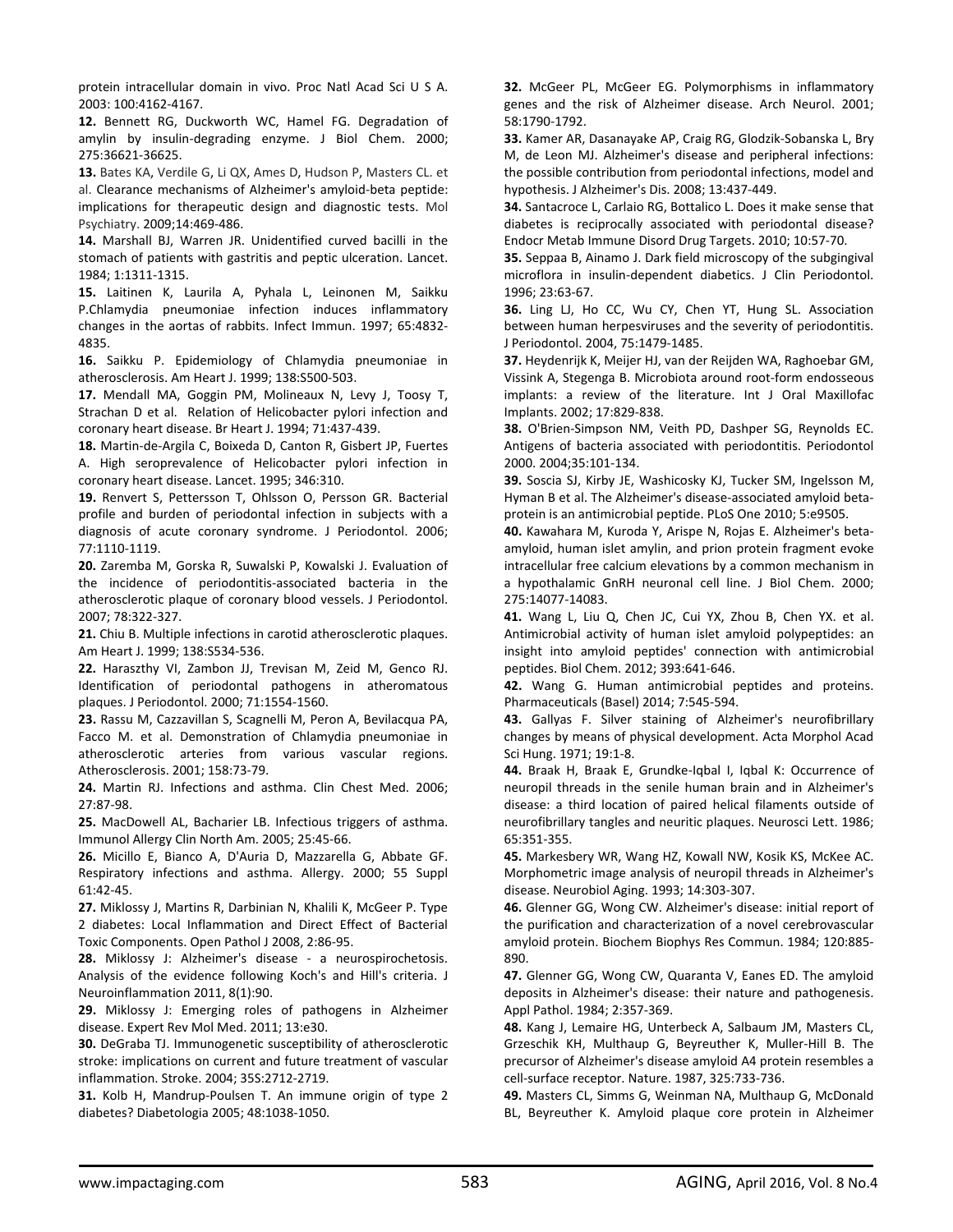disease and Down syndrome. Proc Natl Acad Sci U S A. 1985; 82:4245‐4249.

**50.** Selkoe DJ. The cell biology of beta‐amyloid precursor protein and presenilin in Alzheimer's disease. Trends Cell Biol. 1998; 8:447‐453.

**51.** Monning U, Konig G, Prior R, Mechler H, Schreiter‐Gasser U, Masters CL. et al. Synthesis and secretion of Alzheimer amyloid beta A4 precursor protein by stimulated human peripheral blood leucocytes. FEBS Lett. 1990; 277:261‐266.

**52.** Allen JS, Murphy GM, Jr., Eng LF, Stultz KE, Davies HD, Pickford LB. et al. Alzheimer's disease: beta‐amyloid precursor protein mRNA expression in mononuclear blood cells. Neurosci Lett. 1991; 132:109‐112.

**53.** Ledoux S, Rebai N, Dagenais A, Shaw IT, Nalbantoglu J, Sekaly RP. et al. Amyloid precursor protein in peripheral mononuclear cells is up-regulated with cell activation. J Immunol. 1993; 150:5566‐5575.

**54.** McGeer PL, Rogers J. Anti‐inflammatory agents as a therapeutic approach to Alzheimer's disease. Neurology. 1992, 42:447‐449.

**55.** Rogers J, Webster S, Lue LF, Brachova L, Civin WH, Emmerling M. et al. Inflammation and Alzheimer's disease pathogenesis. Neurobiol Aging. 1996; 17:681‐686.

**56.** McGeer PL, McGeer EG. Local neuroinflammation and the progression of Alzheimer's disease. J Neurovirol. 2002; 8:529‐ 538.

**57.** McGeer PL, McGeer EG. The possible role of complement activation in Alzheimer disease. Trends Mol Med. 2002; 8:519‐ 523.

**58.** McGeer PL, Itagaki S, Tago H, McGeer EG. Reactive microglia in patients with senile dementia of the Alzheimer type are positive for the histocompatibility glycoprotein HLA‐DR. Neurosci Lett. 1987; 79:195‐200.

**59.** Griffin WS, Stanley LC, Ling C, White L, MacLeod V, Perrot LJ. et al. Brain interleukin 1 and S‐100 immunoreactivity are elevated in Down syndrome and Alzheimer disease. Proc Natl Acad Sci U S A. 1989; 86:7611‐7615.

**60.** Riviere GR, Riviere KH, Smith KS. Molecular and immunological evidence of oral Treponema in the human brain and their association with Alzheimer's disease. Oral Microbiol Immunol. 2002; 17:113‐118.

**61.** Balin BJ, Little CS, Hammond CJ, Appelt DM, Whittum‐ Hudson JA, Gerard HC. et al. Chlamydophila pneumoniae and the etiology of late‐onset Alzheimer's disease. J Alzheimers Dis. 2008; 13:371‐380.

**62.** Itzhaki RF, Wozniak MA. Herpes simplex virus type 1 in Alzheimer's disease: the enemy within. J Alzheimer's Dis. 2008; 13:393‐405.

**63.** Poole S, Singhrao SK, Kesavalu L, Curtis MA, Crean S. Determining the presence of periodontopathic virulence factors in short-term postmortem Alzheimer's disease brain tissue. J Alzheimer's Dis. 2013; 36:665‐677.

**64.** Kountouras J, Tsolaki M, Gavalas E, Boziki M, Zavos C, Karatzoglou P. et al. Relationship between Helicobacter pylori infection and Alzheimer disease. Neurology. 2006; 66:938‐940.

**65.** Wild S, Roglic G, Green A, Sicree R, King H. Global prevalence of diabetes: estimates for the year 2000 and projections for 2030. Diabetes Care. 2004; 27:1047‐1053.

**66.** Matthews DR, Matthews PC. Banting Memorial Lecture 2010. Type 2 diabetes as an 'infectious' disease: is this the Black Death of the 21st century? Diabet Med. 2011; 28:2‐9.

**67.** O'Brien JA, Patrick AR, Caro J. Estimates of direct medical costs for microvascular and macrovascular complications resulting from type 2 diabetes mellitus in the United States in 2000. Clin Ther. 2003; 25:1017‐1038.

**68.** Lopes DH, Colin C, Degaki TL, de Sousa AC, Vieira MN, Sebollela A, Martinez AM, Bloch C, Jr., Ferreira ST, Sogayar MC. Amyloidogenicity and cytotoxicity of recombinant mature human islet amyloid polypeptide (rhIAPP). J Biol Chem. 2004; 279:42803‐42810.

**69.** Cooper GJ, Willis AC, Clark A, Turner RC, Sim RB, Reid KB. Purification and characterization of a peptide from amyloid‐rich pancreases of type 2 diabetic patients. Proc Natl Acad Sci U S A. 1987; 84:8628‐8632.

**70.** Cooper GJ, Willis AC, Reid KB, Clark A, Baker CA, Turner RC. et al. Diabetes‐associated peptide. Lancet. 1987; 2:966.

**71.** Westermark P, Wernstedt C, O'Brien TD, Hayden DW, Johnson KH. Islet amyloid in type 2 human diabetes mellitus and adult diabetic cats contains a novel putative polypeptide hormone. Am J Pathol. 1987; 127:414‐417.

**72.** Sanke T, Bell GI, Sample C, Rubenstein AH, Steiner DF. An islet amyloid peptide is derived from an 89‐amino acid precursor by proteolytic processing. J Biol Chem. 1988; 263:17243‐17246.

**73.** Cooper GJ, Leighton B, Dimitriadis GD, Parry‐Billings M, Kowalchuk JM, Howland K et al. Amylin found in amyloid deposits in human type 2 diabetes mellitus may be a hormone that regulates glycogen metabolism in skeletal muscle. Proc Natl Acad Sci U S A. 1988, 85:7763‐7766.

**74.** Hull RL, Westermark GT, Westermark P, Kahn SE. Islet amyloid: a critical entity in the pathogenesis of type 2 diabetes. J Clin Endocrinol Metab. 2004, 89:3629‐3643.

**75.** Miragliotta G, Del Prete R, Mosca A. Helicobacter pylori infection and coronary heart disease. Lancet. 1994; 344:751.

**76.** Klegeris A, McGeer PL. Complement activation by islet amyloid polypeptide (IAPP) and alpha‐synuclein 112. Biochem Biophys Res Commun. 2007; 357:1096‐1099.

**77.** Ma QL, Yang F, Rosario ER, Ubeda OJ, Beech W, Gant DJ. et al. Beta‐amyloid oligomers induce phosphorylation of tau and inactivation of insulin receptor substrate via c‐Jun N‐terminal kinase signaling: suppression by omega‐3 fatty acids and curcumin. J. Neurosci. 2009; 29:9078‐9089.

**78.** Brauner A, Carlsson B, Sundkvist G, Ostenson CG. False‐ positive treponemal serology in patients with diabetes mellitus. J Diabetes. Complications 1994, 8:57‐62.

**79.** Vanier MT, Neuville P, Michalik L, Launay JF. Expression of specific tau exons in normal and tumoral pancreatic acinar cells. J Cell Sci. 1998; 111 :1419‐1432.

**80.** Jimeno A, Hallur G, Chan A, Zhang X, Cusatis G, Chan F et al. Development of two novel benzoylphenylurea sulfur analogues and evidence that the microtubule‐associated protein tau is predictive of their activity in pancreatic cancer. Mol Cancer Ther. 2007; 6:1509‐1516.

**81.** Michalik L, Neuville P, Vanier MT, Launay JF. Pancreatic tau related maps: biochemical and immunofluorescence analysis in a tumoral cell line. Mol Cell Biochem. 1995; 143:107‐112.

**82.** Miklossy J, Qing H, Radenovic A, Kis A, Vileno B, Laszlo F. et al. Beta amyloid and hyperphosphorylated tau deposits in the pancreas in type 2 diabetes. Neurobiol Aging. 2010; 31:1503‐1515. **83.** Maj M, Gartner W, Ilhan A, Neziri D, Attems J, Wagner L. Expression of TAU in insulin‐secreting cells and its interaction with the calcium-binding protein secretagogin. J Endocrinol. 2010; 205:25‐36.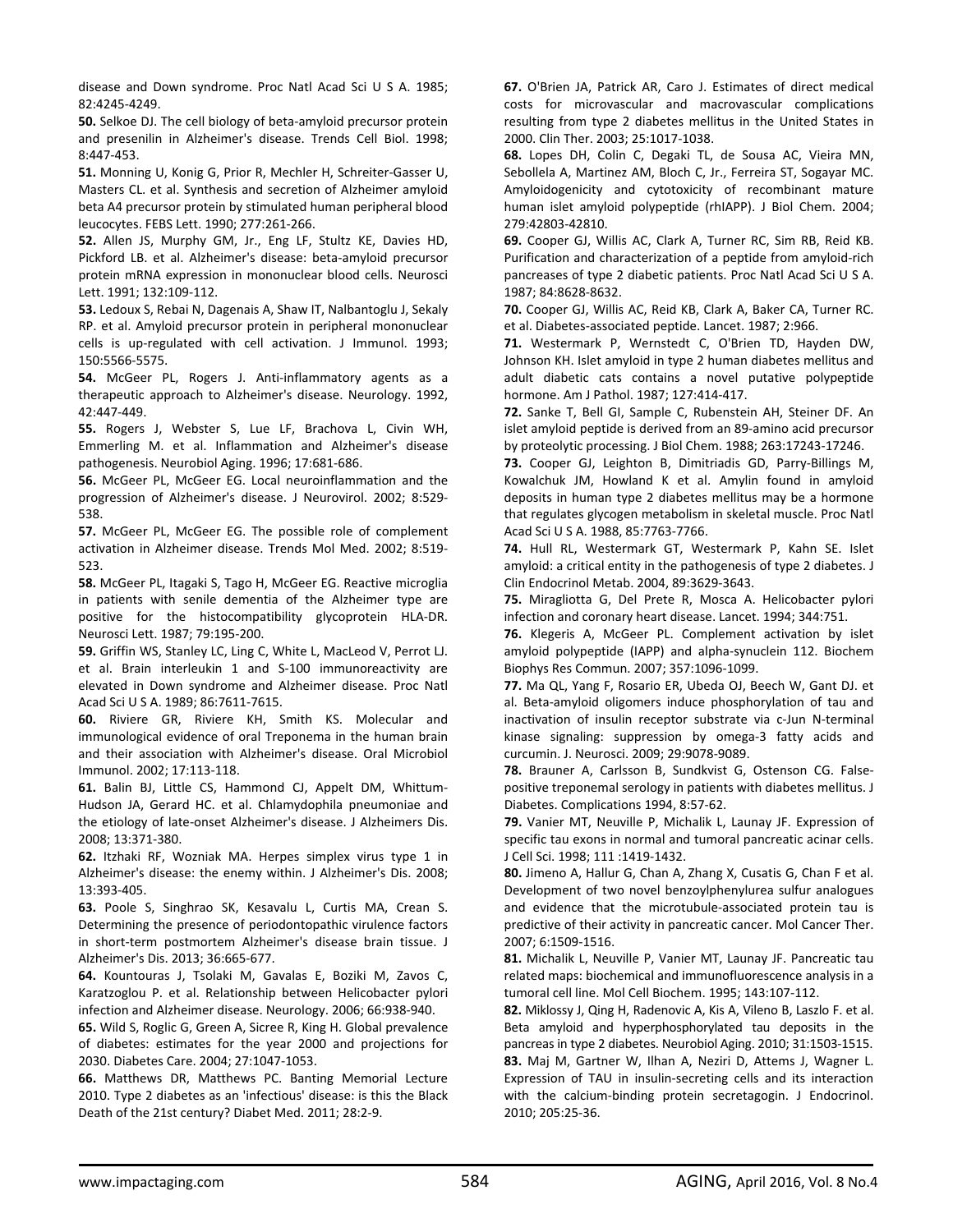**84.** Gunton JE, Kulkarni RN, Yim S, Okada T, Hawthorne WJ, Tseng YH. et al. Loss of ARNT/HIF1beta mediates altered gene expression and pancreatic‐islet dysfunction in human type 2 diabetes. Cell. 2005; 122:337‐349.

**85.** Charge SB, Esiri MM, Bethune CA, Hansen BC, Clark A. Apolipoprotein E is associated with islet amyloid and other amyloidoses: implications for Alzheimer's disease. J Pathol. 1996; 179:443‐447.

**86.** Miklossy J, Taddei K, Martins R, Escher G, Kraftsik R, Pillevuit O. et al. Alzheimer disease: curly fibers and tangles in organs other than brain. J Neuropathol Exp Neurol. 1999; 58:803‐814.

**87.** Choo LP, Wetzel DL, Halliday WC, Jackson M, LeVine SM, Mantsch HH. In situ characterization of beta‐amyloid in Alzheimer's diseased tissue by synchrotron Fourier transform infrared microspectroscopy. Biophys J. 1996; 71:1672‐1679.

**88.** Miklossy J, Kis A, Radenovic A, Miller L, Forro L, Martins R. et al. Beta‐amyloid deposition and Alzheimer's type changes induced by Borrelia spirochetes. Neurobiol Aging. 2006; 27:228‐236.

**89.** Rosenbloom J: The relation between diabetes mellitus and clinical syphilis. JAMA. 1917; 68:1232‐1234.

**90.** Warthin A, Wilson, F. The Coincidence of Latent Syphilis and Diabetes. Am J Med Sci. 1916; 152:157‐164.

**91.** Fukuchi K, Hart M, Yan Z, Hassell JR, Li L. Transgenic mice overexpressing both amyloid beta‐protein and perlecan in pancreatic acinar cells. Histol Histopathol. 2004; 19:845‐852.

**92.** Nicolau C, Greferath R, Balaban TS, Lazarte JE, Hopkins RJ. A liposome‐based therapeutic vaccine against beta ‐amyloid plaques on the pancreas of transgenic NORBA mice. Proc Natl Acad Sci U S A. 2002; 99:2332‐2337.

**93.** Li ZG, Zhang W, Sima AA. Alzheimer‐like changes in rat models of spontaneous diabetes. Diabetes. 2007; 56:1817‐1824. **94.** Gong W, Liu ZH, Zeng CH, Peng A, Chen HP, Zhou H. et al. Amylin deposition in the kidney of patients with diabetic nephropathy. Kidney Int. 2007; 72:213‐218.

**95.** Jackson K, Barisone GA, Diaz E, Jin LW, DeCarli C, Despa F. Amylin deposition in the brain: A second amyloid in Alzheimer disease? Annals of neurology. 2013; 74:517‐526.

**96.** Beaumont K, Kenney MA, Young AA, Rink TJ. High affinity amylin binding sites in rat brain. Mol Pharmacol. 1993; 44:493‐ 497.

**97.** Pickup JC, Mattock MB, Chusney GD, Burt D. NIDDM as a disease of the innate immune system: association of acute‐ phase reactants and interleukin‐6 with metabolic syndrome X. Diabetologia. 1997; 40:1286‐1292.

**98.** Pickup JC, Crook MA. Is type II diabetes mellitus a disease of the innate immune system? Diabetologia. 1998; 41:1241‐1248.

**99.** Schmidt MI, Duncan BB, Sharrett AR, Lindberg G, Savage PJ, Offenbacher S. et al. Markers of inflammation and prediction of diabetes mellitus in adults (Atherosclerosis Risk in Communities study): a cohort study. Lancet. 1999; 353:1649‐1652.

**100.** Duncan BB, Schmidt MI, Offenbacher S, Wu KK, Savage PJ, Heiss G. Factor VIII and other hemostasis variables are related to incident diabetes in adults. The Atherosclerosis Risk in Communities (ARIC) Study. Diabetes Care. 1999; 22:767‐772.

**101.** Pradhan AD, Manson JE, Rifai N, Buring JE, Ridker PM. C‐ reactive protein, interleukin 6, and risk of developing type 2 diabetes mellitus. JAMA. 2001; 286:327‐334.

**102.** Pickup JC. Inflammation and activated innate immunity in the pathogenesis of type 2 diabetes. Diabetes Care. 2004; 27:813‐823.

**103.** Hu FB, Meigs JB, Li TY, Rifai N, Manson JE. Inflammatory markers and risk of developing type 2 diabetes in women. Diabetes. 2004; 53:693‐700.

**104.** Spranger J, Kroke A, Mohlig M, Hoffmann K, Bergmann MM, Ristow M. et al. Inflammatory cytokines and the risk to develop type 2 diabetes: results of the prospective population‐based European Prospective Investigation into Cancer and Nutrition (EPIC)‐Potsdam Study. Diabetes. 2003; 52:812‐817.

**105.** Thorand B, Löwel H, Schneider A, Kolb H, Meisinger C, Fröhlich M. et al. C‐reactive protein as a predictor for incident diabetes mellitus among middle‐aged men: results from the MONICA Augsburg cohort study, 1984‐1998. Arch Intern Med. 2003; 163:93‐99.

**106.** Thorand B, Kolb H, Baumert J, Koenig W, Chambless L, Meisinger C. et al. Elevated levels of interleukin‐18 predict the development of type 2 diabetes: results from the MONICA/KORA Augsburg Study, 1984‐2002. Diabetes. 2005; 54:2932‐2938.

**107.** Doi Y, Kiyohara Y, Kubo M, Ninomiya T, Wakugawa Y, Yonemoto K. et al. Elevated C-reactive protein is a predictor of the development of diabetes in a general Japanese population: the Hisayama Study. Diabetes Care. 2005; 28:2497‐2500.

**108.** Nakanishi S, Yamane K, Kamei N, Okubo M, Kohno N. Elevated C‐reactive protein is a risk factor for the development of type 2 diabetes in Japanese Americans. Diabetes Care. 2003; 26:2754‐2757.

**109.** Rutter MK, Meigs JB, Sullivan LM, D'Agostino RB, Sr., Wilson PW. C-reactive protein, the metabolic syndrome, and prediction of cardiovascular events in the Framingham Offspring Study. Circulation. 2004; 110:380‐385.

**110.** Festa A, D'Agostino R, Jr., Tracy RP, Haffner SM. Elevated levels of acute‐phase proteins and plasminogen activator inhibitor‐1 predict the development of type 2 diabetes: the insulin resistance atherosclerosis study. Diabetes. 2002; 51:1131‐1137.

**111.** Donath MY, Boni‐Schnetzler M, Ellingsgaard H, Ehses JA. Islet inflammation impairs the pancreatic beta‐cell in type 2 diabetes. Physiology (Bethesda). 2009; 24:325‐331.

**112.** Boni‐Schnetzler M, Thorne J, Parnaud G, Marselli L, Ehses JA, Kerr-Conte J. et al. Increased interleukin (IL)-1beta messenger ribonucleic acid expression in beta‐cells of individuals with type 2 diabetes and regulation of IL-1beta in human islets by glucose and autostimulation. J Clin Endocrinol Metab. 2008; 93:4065‐4074.

**113.** Richardson SJ, Willcox A, Bone AJ, Foulis AK, Morgan NG. Islet-associated macrophages in type 2 diabetes. Diabetologia. 2009; 52:1686‐1688.

**114.** Ehses JA, Perren A, Eppler E, Ribaux P, Pospisilik JA, Maor‐ Cahn R. et al. Increased number of islet‐associated macrophages in type 2 diabetes. Diabetes. 2007; 56:2356‐2370.

**115.** Ehses JA, Ellingsgaard H, Boni‐Schnetzler M, Donath MY. Pancreatic islet inflammation in type 2 diabetes: from alpha and beta cell compensation to dysfunction. Arch Physiol Biochem. 2009; 115:240‐247.

**116.** Cecil RL. Text‐book of Medicine. Saunders company, Philadelphia and London, 4th edition, 1938:pp1614.

**117.** Devaraj S, Dasu MR, Park SH, Jialal I. Increased levels of ligands of Toll‐like receptors 2 and 4 in type 1 diabetes. Diabetologia. 2009; 52:1665‐1668.

**118.** Creely SJ, McTernan PG, Kusminski CM, Fisher M, Da Silva NF, Khanolkar M. et al. Lipopolysaccharide activates an innate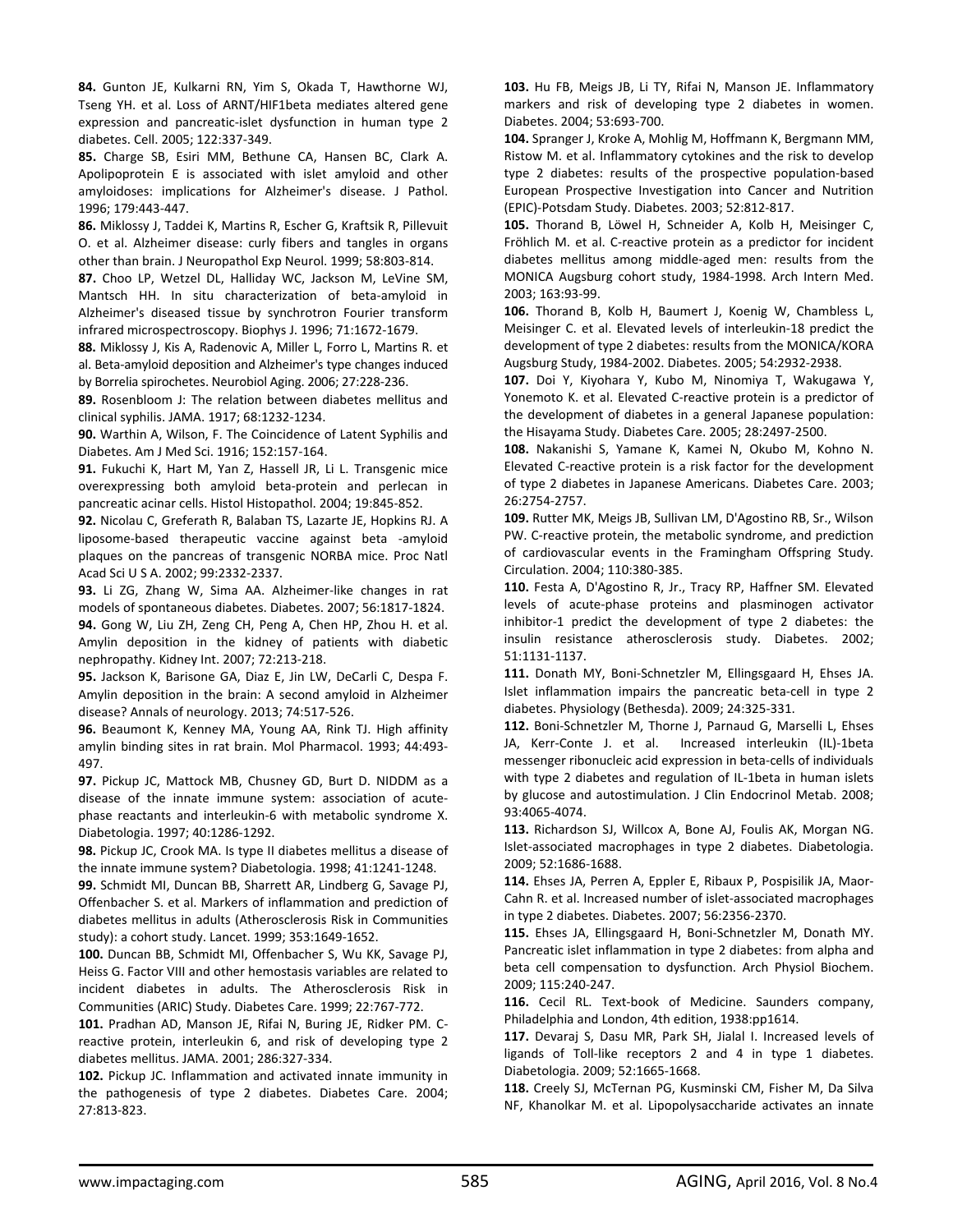immune system response in human adipose tissue in obesity and type 2 diabetes. Am J Physiol Endocrinol Metab. 2007; 292:E740‐ 747.

**119.** Pussinen PJ, Havulinna AS, Lehto M, Sundvall J, Salomaa V. Endotoxemia is associated with an increased risk of incident diabetes. Diabetes Care. 2011; 34:392‐397.

**120.** Nigam P, Dayal SG, Srivastava P, Joshi LD, Goyal BM, Dutt B. et al. Diabetic status in leprosy. Hansenol Int. 1979; 4:7‐14.

**121.** Restrepo BI. Convergence of the tuberculosis and diabetes epidemics: renewal of old acquaintances. Clin Infect Dis. 2007; 45:436‐438.

**122.** Perez A, Brown HS, 3rd, Restrepo BI. Association between tuberculosis and diabetes in the Mexican border and non‐border regions of Texas. Am J Trop Med Hyg. 2006; 74:604‐611.

**123.** Maalej S, Belhaoui N, Bourguiba M, Mahouachi R, Chtourou A, Taktak S. et al. [Pulmonary tuberculosis and diabetes. A retrospective study of 60 patients in Tunisia]. Presse medicale. 2009; 38:20‐24.

**124.** Fisher‐Hoch SP, Whitney E, McCormick JB, Crespo G, Smith B, Rahbar MH. et al. Type 2 diabetes and multidrug‐resistant tuberculosis. Scand J Inf Dis. 2008; 40:888‐893.

**125.** Price FW. Textbook of the Practice of Medicine. . Oxford Medical Publication, Humphrey Milford Publisher, Oxford University Press, London and Edinburgh, 6th edition, 1941:pp 2032.

**126.** Stevenson CR, Critchley JA, Forouhi NG, Roglic G, Williams BG, Dye C. et al. Diabetes and the risk of tuberculosis: a neglected threat to public health? Chronic Illn. 2007; 3:228‐245.

**127.** Dixon B. Diabetes and tuberculosis: an unhealthy partnership. Lancet Infect Dis. 2007; 7:444.

**128.** van der Werf N, Kroese FG, Rozing J, Hillebrands JL. Viral infections as potential triggers of type 1 diabetes. Diabetes Metab Res Rev. 2007; 23:169‐183.

**129.** Goldberg E, Krause I. Infection and type 1 diabetes mellitus ‐ a two edged sword? Autoimmun Rev. 2009; 8:682‐686.

**130.** Avasthi TS, Ahmed N. Helicobacter pylori and type 1 diabetes mellitus: possibility of modifying chronic disease susceptibility with vaccinomics at the anvil. Omics. 2011; 15:589‐ 596.

**131.** Toplak H, Haller EM, Lauermann T, Weber K, Bahadori B, Reisinger EC. et al. Increased prevalence of IgA‐Chlamydia antibodies in NIDDM patients. Diabetes Res Clin Pract. 1996; 32:97‐101.

**132.** Wang C, Gao D, Kaltenboeck B. Acute Chlamydia pneumoniae reinfection accelerates the development of insulin resistance and diabetes in obese C57BL/6 mice. J Inf Dis. 2009; 200:279‐287.

**133.** Nishihara R, Sugano N, Takano M, Shimada T, Tanaka H, Oka S. et al. The effect of Porphyromonas gingivalis infection on cytokine levels in type 2 diabetic mice. J Periodontal Res. 2009; 44:305‐310.

**134.** Kozak R, Juhasz E, Horvat G, Harcsa E, Lovei L, Sike R, Szele K: [Helicobacter pylori infection in diabetic patients]. Orv Hetil. 1999; 14:993‐995.

**135.** Quatrini M, Boarino V, Ghidoni A, Baldassarri AR, Bianchi PA, Bardella MT. Helicobacter pylori prevalence in patients with diabetes and its relationship to dyspeptic symptoms. J Clin Gastroenterol. 2001; 32:215‐217.

**136.** Gulcelik NE, Kaya E, Demirbas B, Culha C, Koc G, Ozkaya M.et al. Helicobacter pylori prevalence in diabetic patients and its relationship with dyspepsia and autonomic neuropathy. J Endocrinol Invest. 2005; 28:214‐217.

**137.** Papamichael KX, Papaioannou G, Karga H, Roussos A, Mantzaris GJ. Helicobacter pylori infection and endocrine disorders: is there a link? World J Gastroenterol. WJG. 2009; 15:2701‐2707.

**138.** Quadri R, Rossi C, Catalfamo E, Masoero G, Lombardo L, Della Monica P. et al. Helicobacter pylori infection in type 2 diabetic patients. Nutr Metab Cardiovasc Dis. 2000; 10:263‐ 266.

**139.** Ohnishi M, Fukui M, Ishikawa T, Ohnishi N, Ishigami N, Yoshioka K. et al. Helicobacter pylori infection and arterial stiffness in patients with type 2 diabetes mellitus. Metabolism. 2008; 57:1760‐1764.

**140.** Hamed SA, Amine NF, Galal GM, Helal SR, Tag El‐Din LM, Shawky OA. et al. Vascular risks and complications in diabetes mellitus: the role of helicobacter pylori infection. J Stroke Cerebrovasc Dis. 2008; 17:86‐94.

**141.** Bener A, Micallef R, Afifi M, Derbala M, Al‐Mulla HM, Usmani MA. Association between type 2 diabetes mellitus and Helicobacter pylori infection. Turk J Gastroenterol. 2007; 18:225‐ 229.

**142.** Perdichizzi G, Bottari M, Pallio S, Fera MT, Carbone M, Barresi G. Gastric infection by Helicobacter pylori and antral gastritis in hyperglycemic obese and in diabetic subjects. New Microbiol. 1996; 19:149‐154.

**143.** Oldenburg B, Diepersloot RJ, Hoekstra JB. High seroprevalence of Helicobacter pylori in diabetes mellitus patients. Dig Dis Sci .1996; 41:458‐461.

**144.** Han X, Li Y, Wang J, Liu B, Hu H, Li X. et al. Helicobacter pylori infection is associated with type 2 diabetes among a middle‐ and old‐age Chinese population. Diabetes Metab Res Rev. 2015.

**145.** Roubaud Baudron C, Franceschi F, Salles N, Gasbarrini A. Extragastric diseases and Helicobacter pylori. Helicobacter. 2013; 18 Suppl 1:44‐51.

**146.** Pellicano R, Astegiano M, Rizzetto M. Helicobacter pylori and type 2 diabetes mellitus. Negative results and goals of future studies. Saudi Med J. 2008; 29:1213.

**147.** Demir M, Gokturk HS, Ozturk NA, Kulaksizoglu M, Serin E, Yilmaz U. Helicobacter pylori prevalence in diabetes mellitus patients with dyspeptic symptoms and its relationship to glycemic control and late complications. Dig Dis Sci. 2008; 53:2646‐2649.

**148.** Ko GT, Chan FK, Chan WB, Sung JJ, Tsoi CL, To KF. et al. Helicobacter pylori infection in Chinese subjects with type 2 diabetes. Endocr Res. 2001; 27:171‐177.

**149.** Hughes MK, Fusillo MH, Roberson BS: Positive fluorescent treponemal antibody reactions in diabetes. Appl Microbiol. 1970; 19:425‐428.

**150.** Bjerkhoel A, Carlsson M, Ohlsson J: Peripheral facial palsy caused by the Borrelia spirochete. Acta Otolaryngol. 1989; 108:424‐430.

**151.** Fenesy KE. Periodontal disease: an overview for physicians. Mt Sinai J Med. 1998; 65:362‐369.

**152.** Grossi SG, Genco RJ. Periodontal disease and diabetes mellitus: a two‐way relationship. Ann Periodontol. 1998; 3:51‐ 61.

**153.** Pihlstrom BL, Michalowicz BS, Johnson NW. Periodontal diseases. Lancet. 2005; 366:1809‐1820.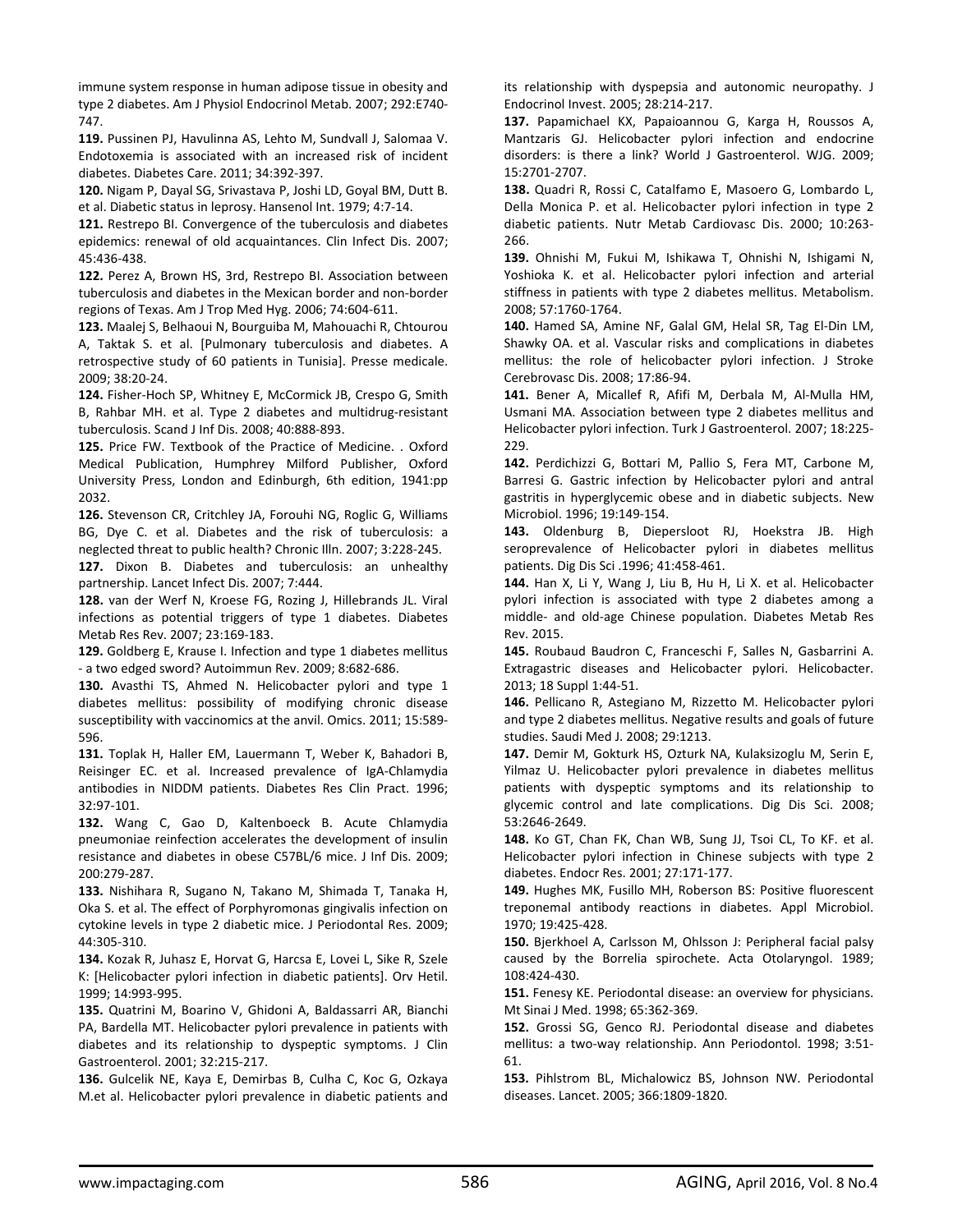**154.** Taylor GW. Bidirectional interrelationships between diabetes and periodontal diseases: an epidemiologic perspective. Ann Periodontol. 2001, 6:99‐112.

**155.** Gurav A, Jadhav V. Periodontitis and risk of diabetes mellitus. J Diabetes. 2011; 3:21‐28.

**156.** Mealey BL, Rose LF. Diabetes mellitus and inflammatory periodontal diseases. Curr Opin Endocrinol Diabetes Obes. 2008; 15:135‐141.

**157.** Meurman JH, Hamalainen P. Oral health and morbidity‐‐ implications of oral infections on the elderly. Gerodontology. 2006; 23:3‐16.

**158.** Loe H. Periodontal disease. The sixth complication of diabetes mellitus. Diabetes Care. 1993; 16:329‐334.

**159.** Nelson RG, Shlossman M, Budding LM, Pettitt DJ, Saad MF, Genco RJ. et al. Periodontal disease and NIDDM in Pima Indians. Diabetes Care. 1990; 13:836‐840.

**160.** Emrich LJ, Shlossman M, Genco RJ. Periodontal disease in non‐insulin‐dependent diabetes mellitus. J periodontology. 1991; 62:123‐131.

**161.** Taylor GW, Burt BA, Becker MP, Genco RJ, Shlossman M, Knowler WC. et al. Non‐insulin dependent diabetes mellitus and alveolar bone loss progression over 2 years. Journal of periodontology. 1998; 69:76‐83.

**162.** Hintao J, Teanpaisan R, Chongsuvivatwong V, Ratarasan C, Dahlen G. The microbiological profiles of saliva, supragingival and subgingival plaque and dental caries in adults with and without type 2 diabetes mellitus. Oral Microbiol Immunol. 2007; 22:175‐181.

**163.** Grossi SG, Skrepcinski FB, DeCaro T, Robertson DC, Ho AW, Dunford RG. et al. Treatment of periodontal disease in diabetics reduces glycated hemoglobin. J Periodontol. 1997; 68:713‐719.

**164.** de Luis DA, Garcia Avello A, Lasuncion MA, Aller R, Martin de Argila C, Boixeda de Miquel D. et al. Improvement in lipid and haemostasis patterns after Helicobacter pylori infection eradication in type 1 diabetic patients. Clin Nutr. 1999; 18:227‐231.

**165.** Erridge C. Diet, commensals and the intestine as sources of pathogen‐associated molecular patterns in atherosclerosis, type 2 diabetes and non‐alcoholic fatty liver disease. Atherosclerosis. 2011; 216:1‐6.

**166.** Akira S, Uematsu S, Takeuchi O. Pathogen recognition and innate immunity. Cell. 2006; 124:783‐801.

**167.** Martinon F, Mayor A, Tschopp J. The inflammasomes: guardians of the body. Ann Rev Immunol. 2009; 27:229‐265.

**168.** Fukata M, Vamadevan AS, Abreu MT. Toll‐like receptors (TLRs) and Nod‐like receptors (NLRs) in inflammatory disorders. Semin Immunol. 2009; 21:242‐253.

169. Lien E, Ingalls RR: Toll-like receptors. Crit Care Med. 2002; 30S:S1‐11.

**170.** Vives‐Pi M, Somoza N, Fernandez‐Alvarez J, Vargas F, Caro P, Alba A. et al. Evidence of expression of endotoxin receptors CD14, toll‐like receptors TLR4 and TLR2 and associated molecule MD‐2 and of sensitivity to endotoxin (LPS) in islet beta cells. Clin Exp Immunology. 2003; 133:208‐218.

**171.** Lashuel HA, Hartley D, Petre BM, Walz T, Lansbury PT, Jr. Neurodegenerative disease: amyloid pores from pathogenic mutations. Nature. 2002; 418:291.

**172.** Suh YH, Chong YH, Kim SH, Choi W, Min K, Jeong SJ. et al. Molecular physiology, biochemistry, and pharmacology of Alzheimer's amyloid precursor protein (APP). Ann N Y Acad Sci. 1996; 786:169‐183.

**173.** Kobayashi N, Masuda J, Kudoh J, Shimizu N, Yoshida T. Binding sites on tau proteins as components for antimicrobial peptides. Biocontrol Sci. 2008; 13:49‐56.

**174.** Hirakura Y, Carreras I, Sipe JD, Kagan BL. Channel formation by serum amyloid A: a potential mechanism for amyloid pathogenesis and host defense. Amyloid. 2002; 9:13‐23.

**175.** Anguiano M, Nowak RJ, Lansbury PT, Jr. Protofibrillar islet amyloid polypeptide permeabilizes synthetic vesicles by a pore‐ like mechanism that may be relevant to type II diabetes. Biochemistry. 2002; 41:11338‐11343.

**176.** Kayed R, Sokolov Y, Edmonds B, McIntire TM, Milton SC, Hall JE. et al. Permeabilization of lipid bilayers is a common conformation‐dependent activity of soluble amyloid oligomers in protein misfolding diseases. J Biol Chem. 2004, 279:46363‐ 46366.

**177.** Hirakura Y, Yiu WW, Yamamoto A, Kagan BL. Amyloid peptide channels: blockade by zinc and inhibition by Congo red (amyloid channel block). Amyloid. 2000; 7:194‐199.

**178.** Kagan BL, Thundimadathil J. Amyloid peptide pores and the beta sheet conformation. Adv Exp Med Biol. 2010; 677:150‐167.

**179.** Gekara NO, Westphal K, Ma B, Rohde M, Groebe L, Weiss S. The multiple mechanisms of Ca2+ signalling by listeriolysin O, the cholesterol‐dependent cytolysin of Listeria monocytogenes. Cell Microbiol. 2007; 9:2008‐2021.

**180.** Gonzalez MR, Bischofberger M, Pernot L, van der Goot FG, Freche B. Bacterial pore‐forming toxins: the (w)hole story? Cell Mol Life Sci. 2008; 65:493‐507.

**181.** Gekara NO, Weiss S. Lipid rafts clustering and signalling by listeriolysin O. Biochem Soc Trans. 2004; 32:712‐714.

**182.** Cossart P, Lecuit M. Interactions of Listeria monocytogenes with mammalian cells during entry and actin‐based movement: bacterial factors, cellular ligands and signaling. EMBO J. 1998; 17:3797‐3806.

**183.** Kayal S, Lilienbaum A, Poyart C, Memet S, Israel A, Berche P. Listeriolysin O‐dependent activation of endothelial cells during infection with Listeria monocytogenes: activation of NF‐ kappa B and upregulation of adhesion molecules and chemokines. Mol Microbiol. 1999; 31:1709‐1722.

**184.** Hamon MA, Batsche E, Regnault B, Tham TN, Seveau S, Muchardt C, Cossart P. Histone modifications induced by a family of bacterial toxins. Proc Natl Acad Sci U S A. 2007; 104:13467‐13472.

**185.** Kim W, Hecht MH. Sequence determinants of enhanced amyloidogenicity of Alzheimer A{beta}42 peptide relative to A{beta}40. J Biol Chem. 2005; 280:35069‐35076.

**186.** Otzen D, Nielsen PH. We find them here, we find them there: functional bacterial amyloid. Cell Mol Life Sci. 2008; 65:910‐927.

**187.** Chapman MR, Robinson LS, Pinkner JS, Roth R, Heuser J, Hammar M. et al. Role of Escherichia coli curli operons in directing amyloid fiber formation. Science. 2002; 295:851‐855.

**188.** Larsen P, Nielsen JL, Dueholm MS, Wetzel R, Otzen D, Nielsen PH. Amyloid adhesins are abundant in natural biofilms. Environ Microbiol. 2007; 9:3077‐3090.

**189.** Jordal PB, Dueholm MS, Larsen P, Petersen SV, Enghild JJ, Christiansen G. et al. Widespread abundance of functional bacterial amyloid in mycolata and other gram‐positive bacteria. Appl Environ Microbiol. 2009; 75:4101‐4110.